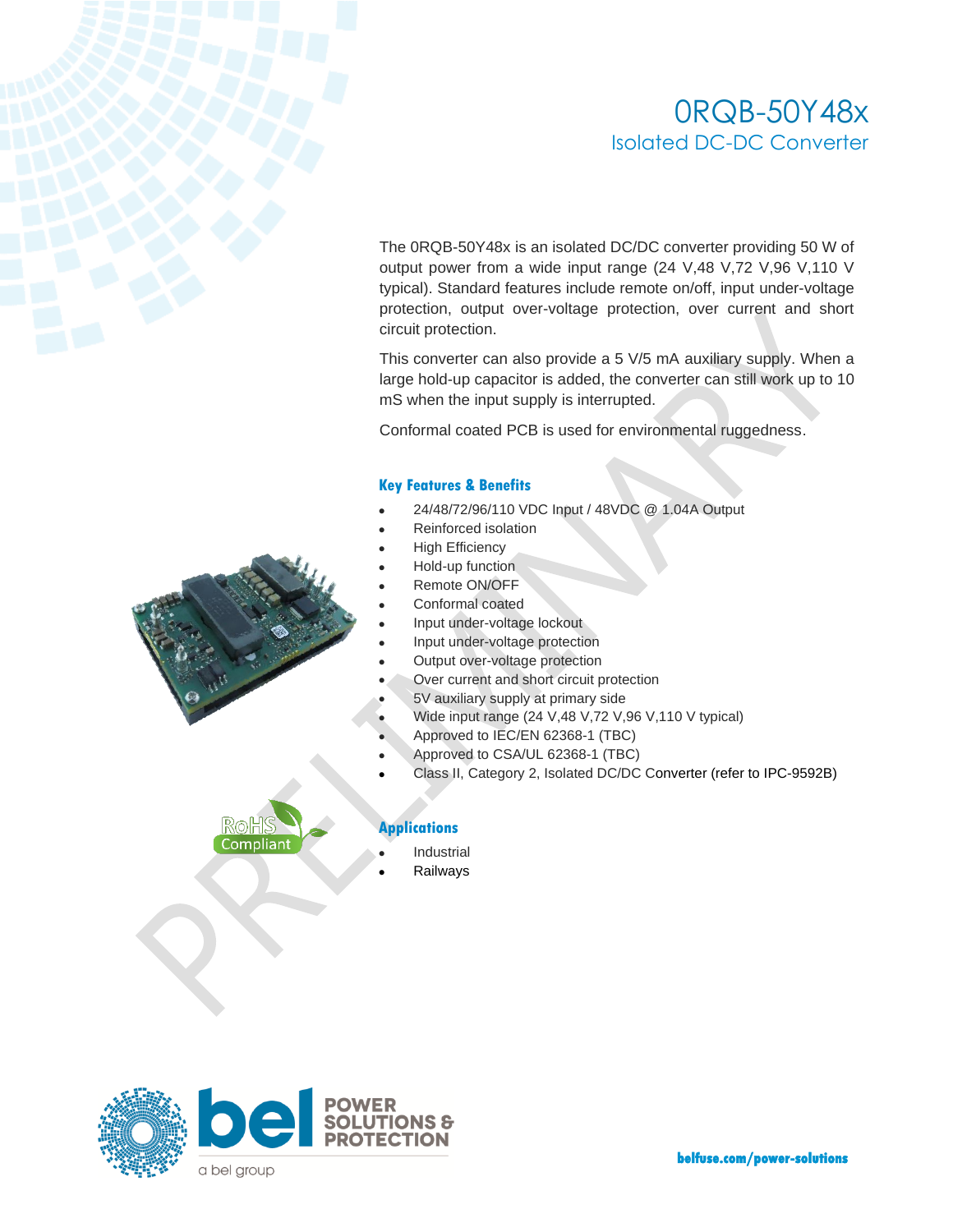### **1. MODEL SELECTION**

| <b>MODEL</b>  | <b>OUTPUT</b>  | <b>INPUT</b>        | <b>MAX. OUTPUT</b> | <b>MAX. OUTPUT</b> | <b>TYPICAL</b>    |
|---------------|----------------|---------------------|--------------------|--------------------|-------------------|
| <b>NUMBER</b> | <b>VOLTAGE</b> | VOI TAGF            | <b>CURRENT</b>     | <b>POWER</b>       | <b>EFFICIENCY</b> |
| 0RQB-50Y48x   | 48 VDC         | 24/48/72/96/110 VDC | 1.04A              | 50 W               | 88%@110V          |

**NOTE**: Add "G" suffix at the end of the model number to indicate packaging.

#### **PART NUMBER EXPLANATION**

|               | R                            | QB             | 50              |             | 48                | х                                                               | $\mathsf{C}$ |
|---------------|------------------------------|----------------|-----------------|-------------|-------------------|-----------------------------------------------------------------|--------------|
| Mounting Type | <b>RoHS</b><br><b>Status</b> | Series<br>Name | Output<br>Power | Input Range | Output<br>Voltage | <b>Active Logic</b>                                             | Package Type |
| Through hole  |                              |                |                 |             |                   | L- Active low, with baseplate<br>0- Active high, with baseplate | $G - Tray$   |
| mount         | <b>RoHS</b>                  | 1/4th Brick    | 50 W            | 14.4-154V   | 48 V              | F- Active low, with flange                                      | package      |
|               |                              |                |                 |             |                   | E- Active high, with flange                                     |              |

### **2. ABSOLUTE MAXIMUM RATINGS**

| <b>PARAMETER</b>                       | <b>DESCRIPTION</b>                                           | <b>MIN</b>               | <b>TYP</b>               | <b>MAX</b> | <b>UNITS</b>    |
|----------------------------------------|--------------------------------------------------------------|--------------------------|--------------------------|------------|-----------------|
| Continuous non-operating Input Voltage |                                                              | $-0.5$                   | $\overline{\phantom{a}}$ | 200        | V               |
| Remote On/Off                          |                                                              | $-0.3$                   |                          | 15         |                 |
| <b>Operating Temperature</b>           | Hot spot temperature, see Thermal Derating<br>Curves section | $-40$                    |                          | 105        | $\rm ^{\circ}C$ |
| Storage Temperature                    |                                                              | -55                      | $\overline{\phantom{a}}$ | 125        | °C              |
| Altitude                               |                                                              | $\overline{\phantom{0}}$ |                          | 5000       | m               |

**NOTE:** Ratings used beyond the maximum ratings may cause a reliability degradation of the converter or may permanently damage the device.

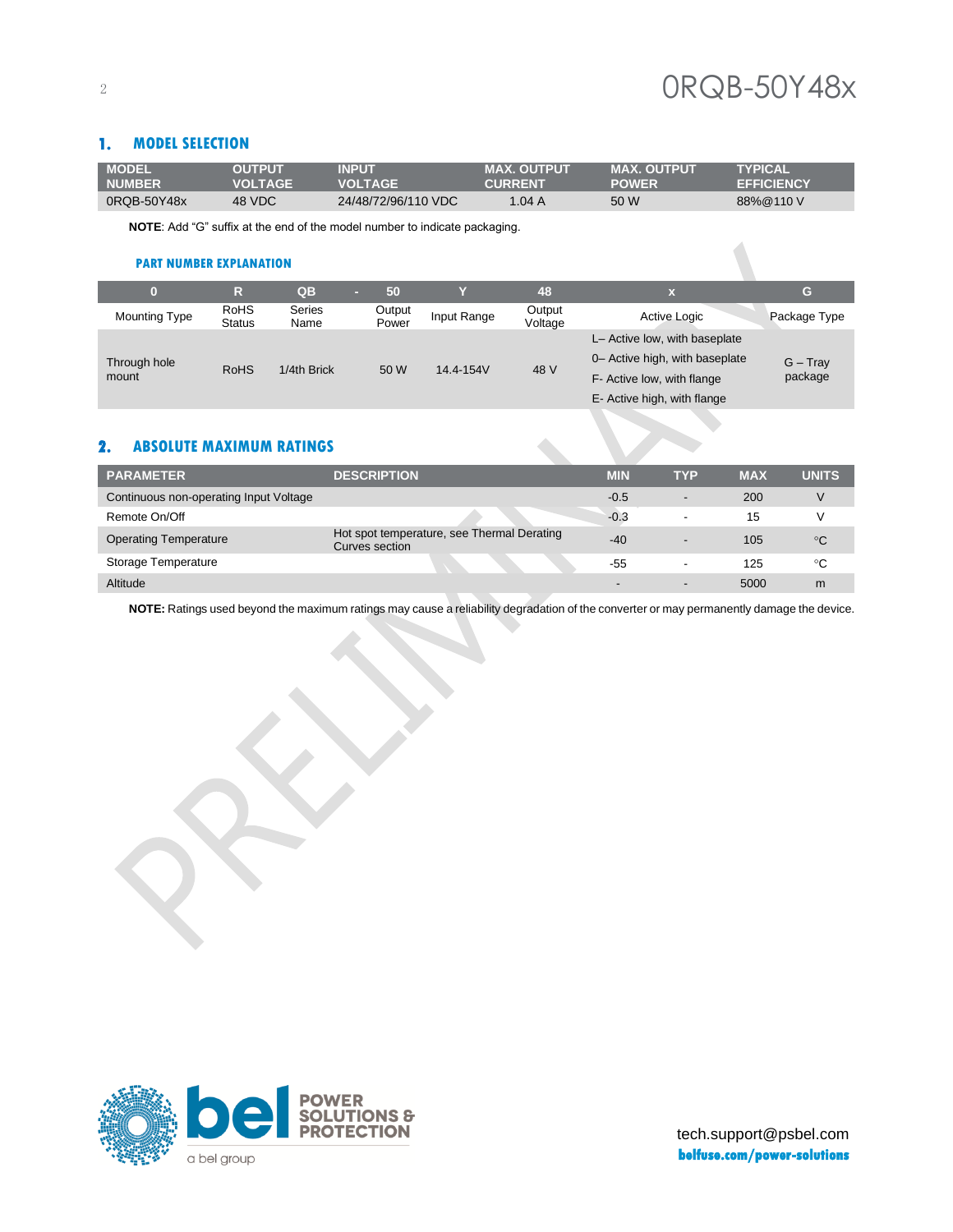# $ORQB-50Y48x$   $\qquad \qquad$   $\qquad \qquad$   $\qquad \qquad$   $\qquad \qquad$   $\qquad \qquad$   $\qquad \qquad$   $\qquad \qquad$   $\qquad \qquad$   $\qquad \qquad$   $\qquad \qquad$   $\qquad \qquad$   $\qquad \qquad$   $\qquad \qquad$   $\qquad \qquad$   $\qquad \qquad$   $\qquad \qquad$   $\qquad \qquad$   $\qquad \qquad$   $\qquad \qquad$   $\qquad \qquad$   $\qquad \qquad$   $\qquad \qquad$   $\qquad \qquad \qquad$

### **3. INPUT SPECIFICATIONS**

All specifications are typical at 25°C unless otherwise stated.

| <b>PARAMETER</b>                                      | <b>DESCRIPTION</b>                                                                                            | <b>MIN</b>               | <b>TYP</b>               | <b>MAX</b>     | <b>UNIT</b>    |
|-------------------------------------------------------|---------------------------------------------------------------------------------------------------------------|--------------------------|--------------------------|----------------|----------------|
|                                                       |                                                                                                               |                          | 24                       |                |                |
|                                                       |                                                                                                               |                          | 48                       |                |                |
| Operating Input Voltage 1                             | Fully functioning for long term operation.                                                                    | 14.4                     | 72                       | 154            | $\vee$         |
|                                                       |                                                                                                               |                          | 96                       |                |                |
|                                                       |                                                                                                               |                          | 110                      |                |                |
|                                                       | Fully functioning for 0.1s operation.                                                                         | 12.9                     |                          | 14.4           | $\vee$         |
| Operating Input Voltage 2                             | Full function is not quaranteed but undamaged<br>for 1s operation.                                            | 154                      |                          | 200            | $\vee$         |
| Input Voltage Rising Slope                            |                                                                                                               | $\overline{\phantom{a}}$ |                          | 2              | V/ms           |
| Input Current (full load)                             |                                                                                                               | $\overline{\phantom{a}}$ | $\overline{\phantom{a}}$ | 4.5            | $\overline{A}$ |
| Input Current (no load)                               | $Vin=48V$                                                                                                     | $\overline{\phantom{a}}$ | 130                      | 170            | mA             |
|                                                       | $Vin=110V$                                                                                                    | $\overline{\phantom{a}}$ | 25                       | 40             | mA             |
| Remote Off Input Current                              |                                                                                                               | $\blacksquare$           | $\blacksquare$           | 40             | mA             |
| Input Reflected Ripple Current (rms)                  | With simulated source impedance of 1uH, 5Hz<br>to 20MHz. Use a 100uF/250V electrolytic                        |                          |                          | 150            | mA             |
| Input Reflected Ripple Current (pk-pk)                | capacitor with ESR=1 ohm max, at<br>200KHz@25°C.                                                              |                          |                          | 500            | mA             |
| Turn-on Voltage Threshold                             |                                                                                                               | 12.5                     | 13.5                     | 14.4           | $\vee$         |
| Turn-off Voltage Threshold                            |                                                                                                               | 11                       | 12                       | 12.9           | $\vee$         |
| Over-voltage Recovery Threshold                       |                                                                                                               | 156                      | 160                      | 164            | $\vee$         |
| Over-voltage Shutdown Threshold                       |                                                                                                               | 162                      | 165                      | 168            | $\vee$         |
| Input L/C                                             | Inner inductance                                                                                              | $\blacksquare$           | 3.3                      | $\blacksquare$ | uH             |
|                                                       | Inner capacitance, Ctotal                                                                                     |                          | 2.7                      | ٠              | uF             |
| Input Capacitance                                     | Outside capacitance, typically electrolytic<br>capacitors.                                                    | 100                      | $\overline{\phantom{a}}$ |                | <b>uF</b>      |
| Recommended input fast-acting fuse on<br>system board | <b>CAUTION:</b> This converter is not internally<br>fused. An input line fuse must be used in<br>application. |                          | 15                       |                | A              |



**Asia-Pacific** +86 755 298 85888 **Europe, Middle East** +353 61 225 977

**North America** +1 408 785 5200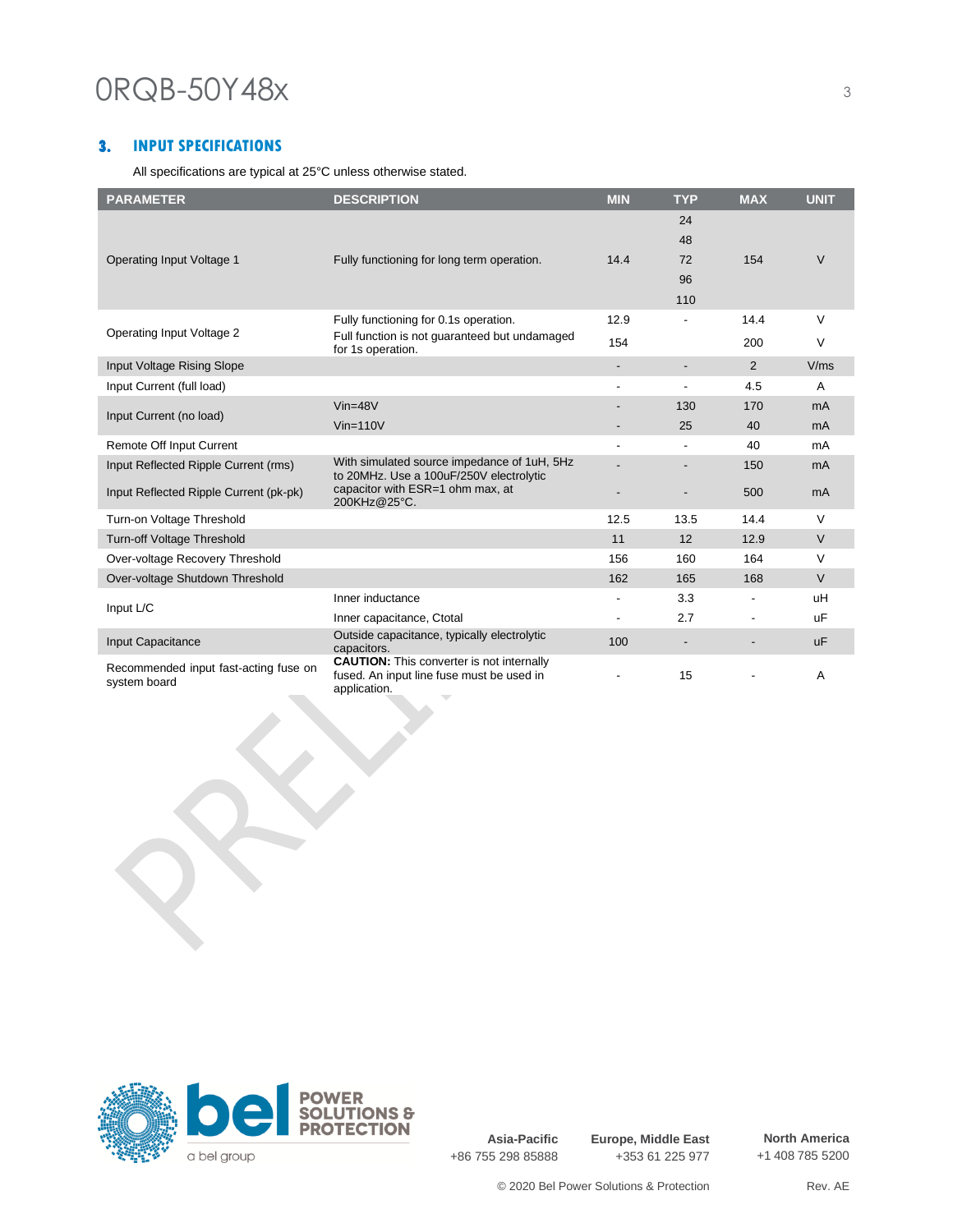### **4. OUTPUT SPECIFICATIONS**

All specifications are typical at nominal input, full load at 25°C unless otherwise stated.

| <b>PARAMETER</b>                      | <b>DESCRIPTION</b>                                                  | <b>MIN</b>               | <b>TYP</b>               | <b>MAX</b>  | <b>UNIT</b>    |
|---------------------------------------|---------------------------------------------------------------------|--------------------------|--------------------------|-------------|----------------|
| Output Voltage Set Point              |                                                                     | 47.52                    | 48                       | 48.48       | $\vee$         |
| Load Regulation                       |                                                                     | $\blacksquare$           | $\blacksquare$           | 100         | mV             |
| Line Regulation                       |                                                                     | $\overline{\phantom{a}}$ |                          | 100         | mV             |
| <b>Regulation Over Temperature</b>    |                                                                     | $\blacksquare$           | $\blacksquare$           | ±480        | mV             |
| Output Ripple and Noise(Pk-Pk)        |                                                                     | $\overline{\phantom{a}}$ | 100                      | 200         | mV             |
| Output Ripple and Noise(RMS)          | With a 100uF ceramic and a 100uF electrolytic capacitors at output. | $\overline{\phantom{a}}$ | 15                       | 30          | mV             |
| <b>Output Current Range</b>           |                                                                     | 0                        | $\overline{\phantom{a}}$ | 1.04        | A              |
| <b>Output DC Current Limit</b>        | Enter a hiccup mode, non-latching.                                  | 1.1                      | 1.5                      | 2           | A              |
| Rise time                             |                                                                     | $\overline{\phantom{a}}$ | $\overline{\phantom{a}}$ | 150         | mS             |
|                                       | Start up from Vin                                                   |                          |                          | 1500        | mS             |
| Start-up time                         | Start up from remote on/off                                         | $\overline{\phantom{a}}$ | $\overline{\phantom{0}}$ | 300         | mS             |
| Overshoot at Turn on                  |                                                                     | $\blacksquare$           | $\Omega$                 | 3           | %              |
| <b>Output Capacitance</b>             | Typically, 50% ceramic and 50% electrolytic capacitors.             | 200                      |                          | 1000        | <b>uF</b>      |
| 5V Auxiliary Supply Source<br>Current |                                                                     |                          |                          | 5           | mA             |
| <b>Transient Response</b>             |                                                                     |                          |                          |             |                |
| $\triangle$ V 50%~75% of Max Load     |                                                                     | $\overline{\phantom{a}}$ | 200                      | 480         | mV             |
| <b>Settling Time</b>                  | di/dt=0.1A/us, with a 100uF ceramic and a 100uF electrolytic        |                          | 0.5                      | $\mathbf 1$ | m <sub>S</sub> |
| $\triangle$ V 75%~50% of Max Load     | capacitors near the brick output.                                   | $\overline{\phantom{0}}$ | 200                      | 480         | mV             |
| <b>Settling Time</b>                  |                                                                     |                          | 0.5                      | $\mathbf 1$ | mS             |

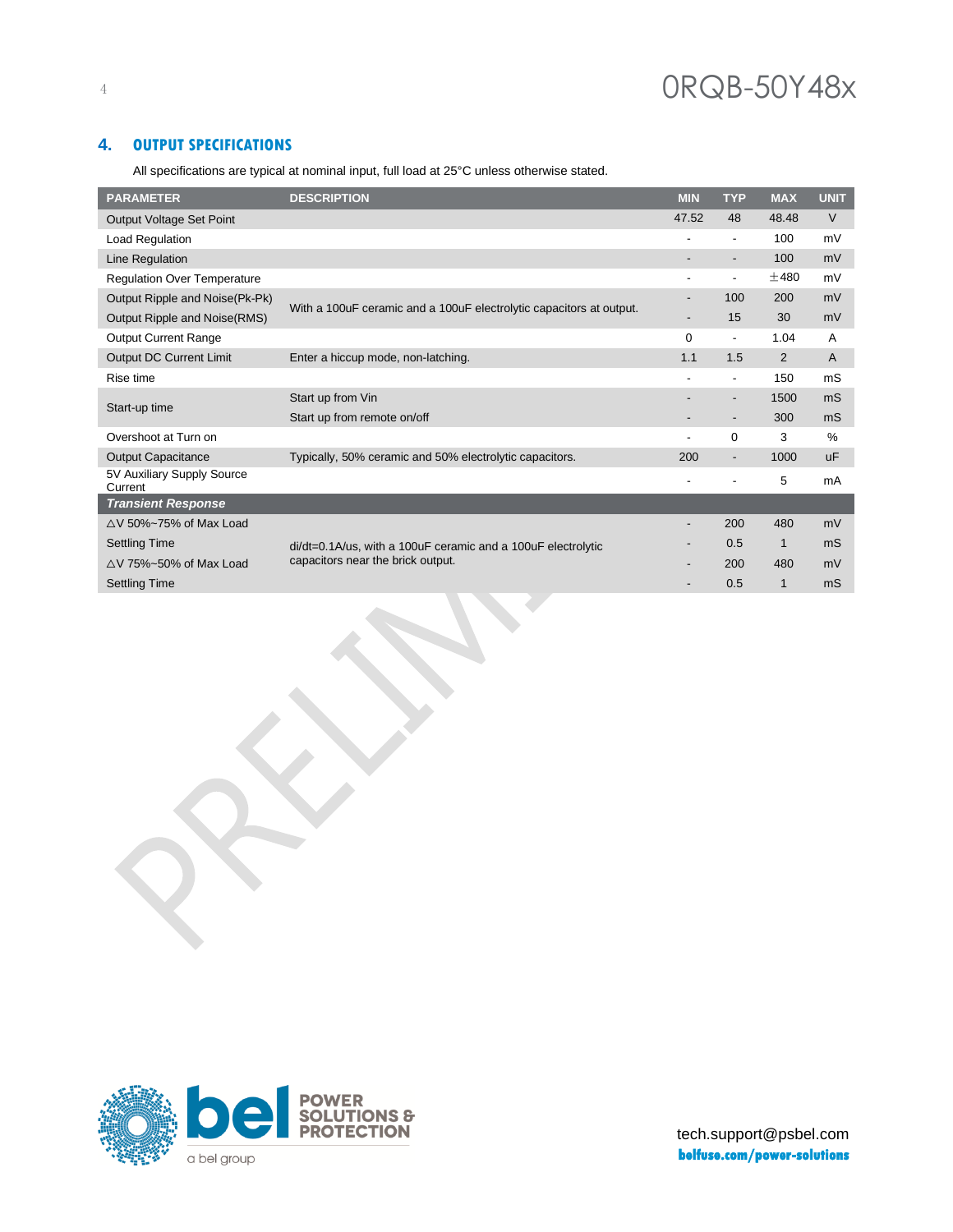## **5. GENERAL SPECIFICATIONS**

| <b>DESCRIPTION</b>                        | <b>MIN</b>                             | <b>TYP</b>               | <b>MAX</b>               | <b>UNIT</b>                                 |
|-------------------------------------------|----------------------------------------|--------------------------|--------------------------|---------------------------------------------|
| Vin=24V, lout=1.04A at 25°C               |                                        | 84                       |                          | $\%$                                        |
| Vin=48V, lout=1.04A at 25°C               |                                        | 86                       |                          | $\frac{0}{0}$                               |
| Vin=110V, lout=1.04A at 25°C              |                                        | 88                       |                          | %                                           |
| 1st stage                                 |                                        | 150                      |                          | kHz                                         |
| 2nd stage                                 |                                        | 250                      |                          | kHz                                         |
|                                           |                                        | 125                      |                          | $\circ$ C                                   |
| Enter a latching. non-hiccup mode         |                                        | 52                       |                          | V                                           |
| Calculated Per Bell Core SR-332 (Vin=48V, |                                        | <b>TBC</b>               |                          |                                             |
| $FI = 109/MTBF$                           | $\overline{\phantom{a}}$               | <b>TBC</b>               | $\overline{\phantom{0}}$ | <b>Mhrs</b>                                 |
| For baseplate version                     | $\overline{\phantom{a}}$               | <b>TBC</b>               | ٠                        | g                                           |
| For baseplate version                     |                                        |                          |                          | <b>Inches</b><br><b>Millimeters</b>         |
|                                           |                                        |                          |                          |                                             |
|                                           |                                        |                          | 3000                     | <b>Vdc</b>                                  |
|                                           |                                        | $\blacksquare$           | 3000                     | Vdc                                         |
|                                           | -                                      | $\overline{\phantom{a}}$ | 3000                     | <b>Vdc</b>                                  |
| Test with 500VDC                          | 100M                                   |                          |                          | Ohm                                         |
|                                           |                                        |                          | 2200                     | pF                                          |
|                                           | Vo=48V, Io=1.04A, Ta = $40^{\circ}$ C, |                          |                          | 2.30 x 1.45 x 0.59<br>58.42 x 36.83 x 15.00 |

### **6. EFFICIENCY DATA**



*Figure 1. Efficiency data*



**Asia-Pacific** +86 755 298 85888 **Europe, Middle East** +353 61 225 977

**North America** +1 408 785 5200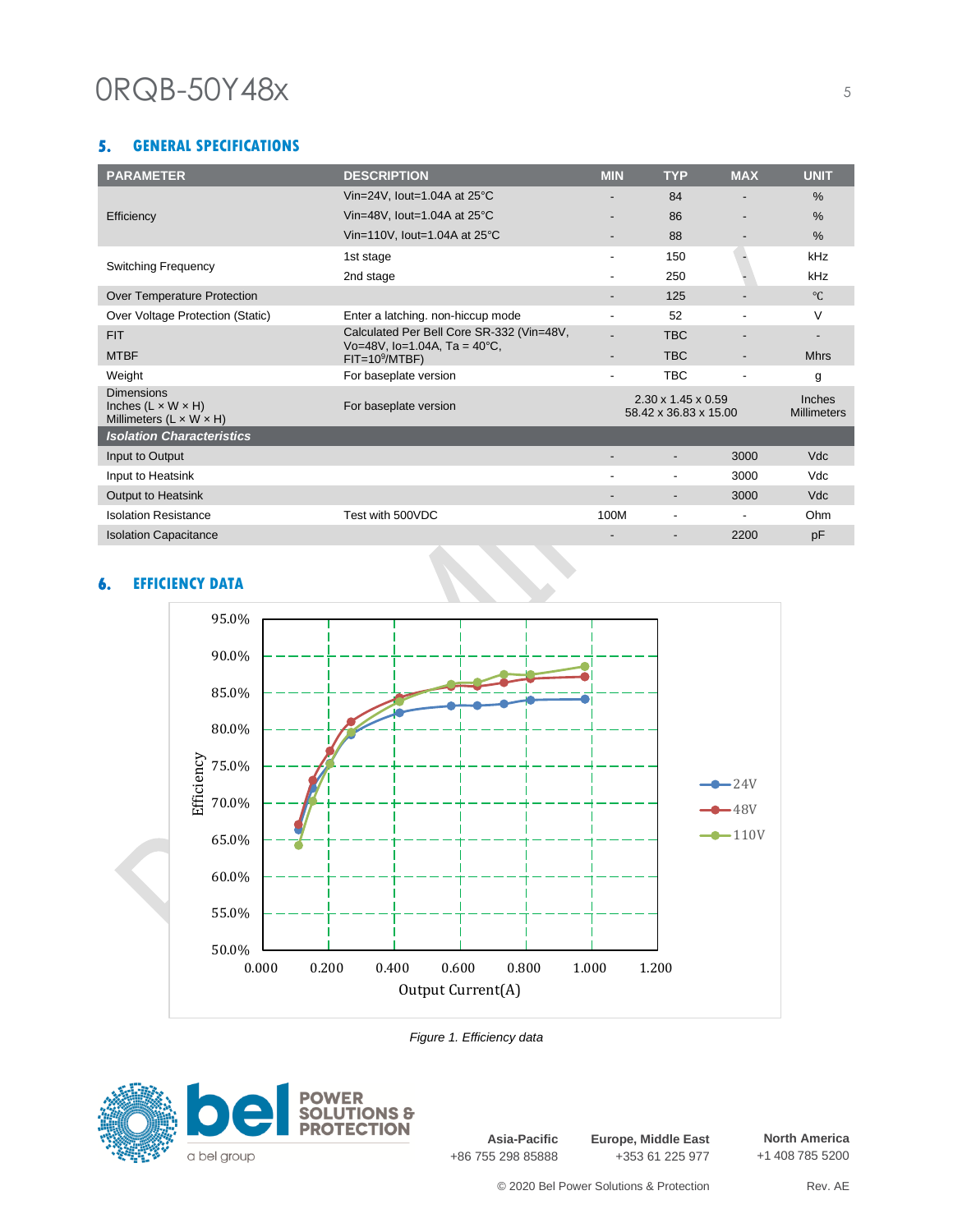# $\overline{\phantom{0}}$  0RQB-50Y48x

### **7. REMOTE ON/OFF**

| <b>PARAMETER</b>       |                   | <b>DESCRIPTION</b>                           | <b>MIN</b> | TYP                      | <b>MAX</b> | <b>UNIT</b> |
|------------------------|-------------------|----------------------------------------------|------------|--------------------------|------------|-------------|
| Signal Low (Unit On)   | <b>Active Low</b> | Remote On/Off pin is open, the module is off | $-0.3$     | -                        | 0.8        | V           |
| Signal High (Unit Off) |                   |                                              | 2.4        | $\overline{\phantom{0}}$ | 15         | V           |
| Signal Low (Unit Off)  |                   |                                              | $-0.3$     | ۰                        | 0.8        | V           |
| Signal High (Unit On)  | Active High       | Remote On/Off pin is open, the module is on  | 2.4        | ۰                        | 15         | V           |
| <b>Current Sink</b>    |                   |                                              | $\Omega$   | $\overline{\phantom{0}}$ |            | mA          |

Recommended remote on/off circuit for active low



*Figure 2. Control with open collector/drain circuit Figure 3. Control with photocoupler circuit*



**Figure 4. Control with logic circuit Figure 5. Permanently on** 





Figure 6. Control with open collector/drain circuit Figure 7. Control with photocoupler circuit



*Figure 8. Control with logic circuit Figure 9. Permanently on*









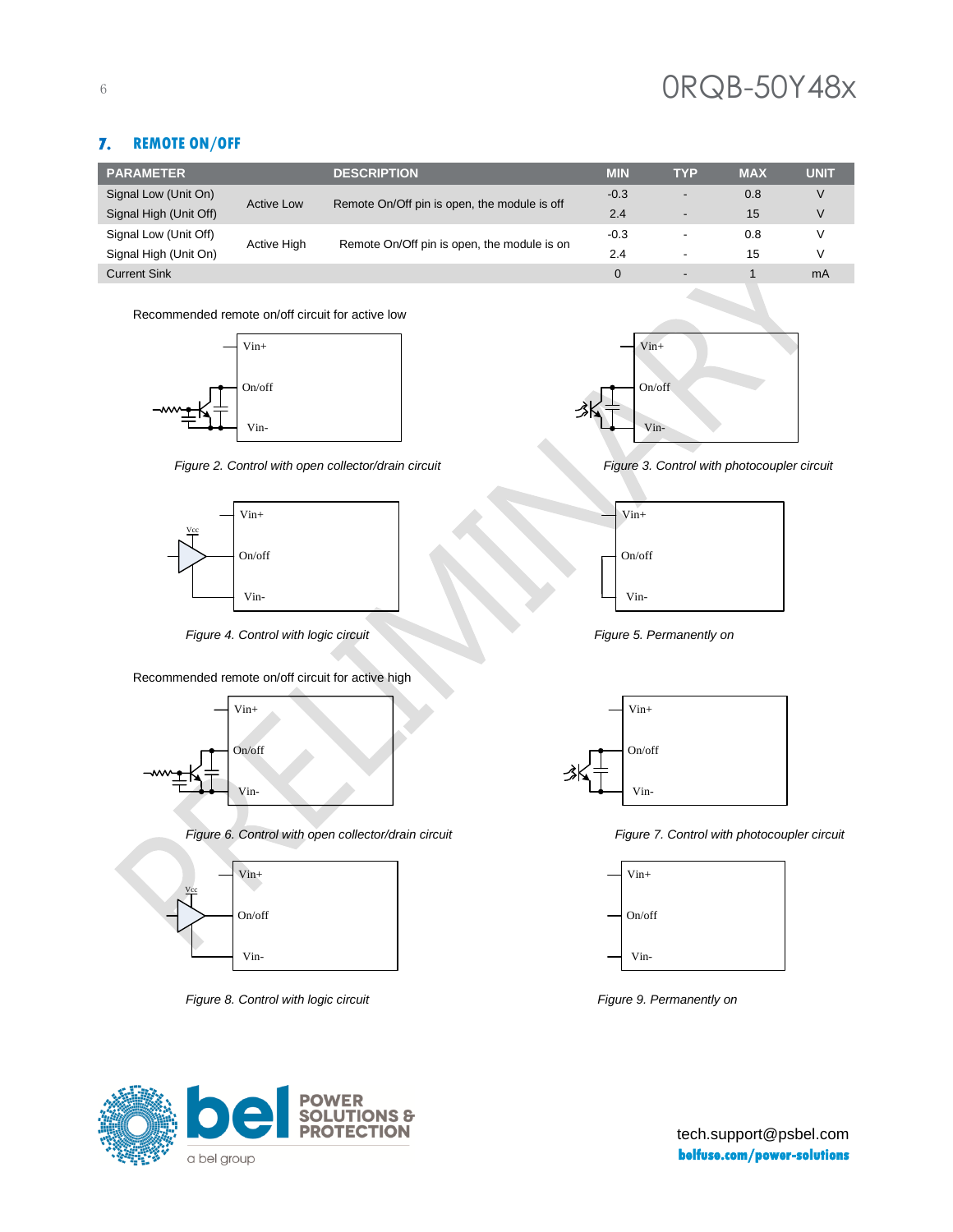### **8. INPUT NOISE**

Input reflected ripple current Testing set up



Notes and values in testing.

is: Input Reflected Ripple Current

ic: Input Terminal Ripple Current

Ls: Simulated Source Impedance (1μH)

Cin: Electrolytic capacitor, should be as closed as possible to the power module to swallow ic ripple current and help with stability. Recommendation: 2\* 100μF, ESR<0.5R @ 100 kHz, 20C

Below measured waveforms are based on above simulated and recommended inductance and capacitance



*Figure 11. is (input reflected ripple current), AC component Figure 12. ic (input terminal ripple current), AC component*

**Test condition:** 48Vdc input, 48Vdc/1.04A output and Ta=25 deg C, with 200µF capacitor at output



**Asia-Pacific** +86 755 298 85888 **Europe, Middle East** +353 61 225 977

**North America** +1 408 785 5200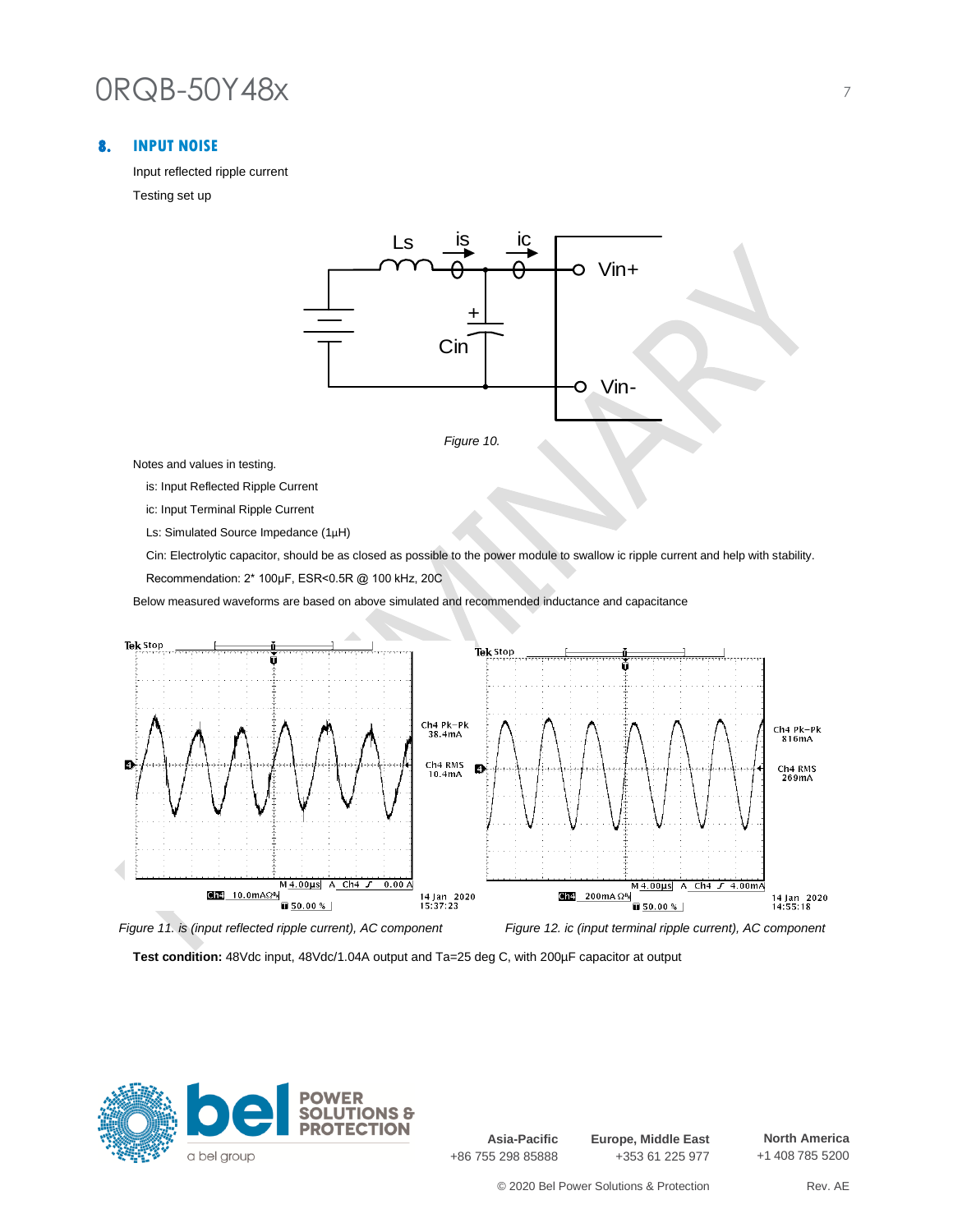

**Test condition:** 110Vdc input, 48Vdc/1.04A output and Ta=25 deg C, with 200µF capacitor at output

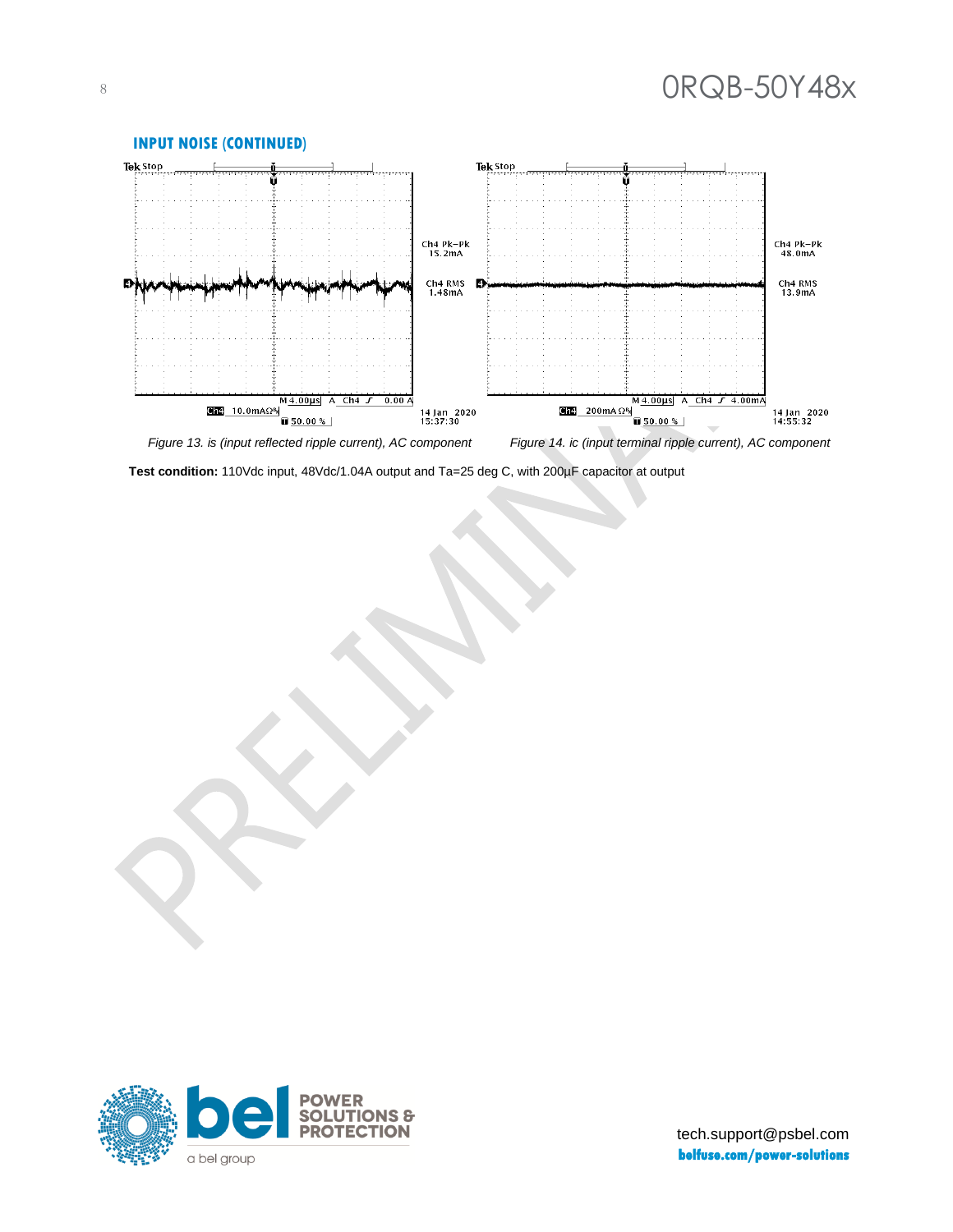### **9. RIPPLE AND NOISE WAVEFORMS**

Testing setup



#### *Figure 15.*

Notes and values in testing.

Co1: 100uF ceramic capacitor

Co2: 100uF POSCAP capacitor

The capacitor should be as closed as possible to the power module to swallow ripple current and help with stability.

Below measured waveforms are based on above capacitance.



*48Vdc/1.04A output @Ta=25*℃ *with Cext=200uF 48Vdc/10.4A output @Ta=25*℃ *with Cext=200uF*

*Figure 16. Ripple and noise, Vin=48Vdc, Figure 17. Ripple and noise, Vin=110Vdc,*



**Asia-Pacific** +86 755 298 85888 **Europe, Middle East** +353 61 225 977

**North America** +1 408 785 5200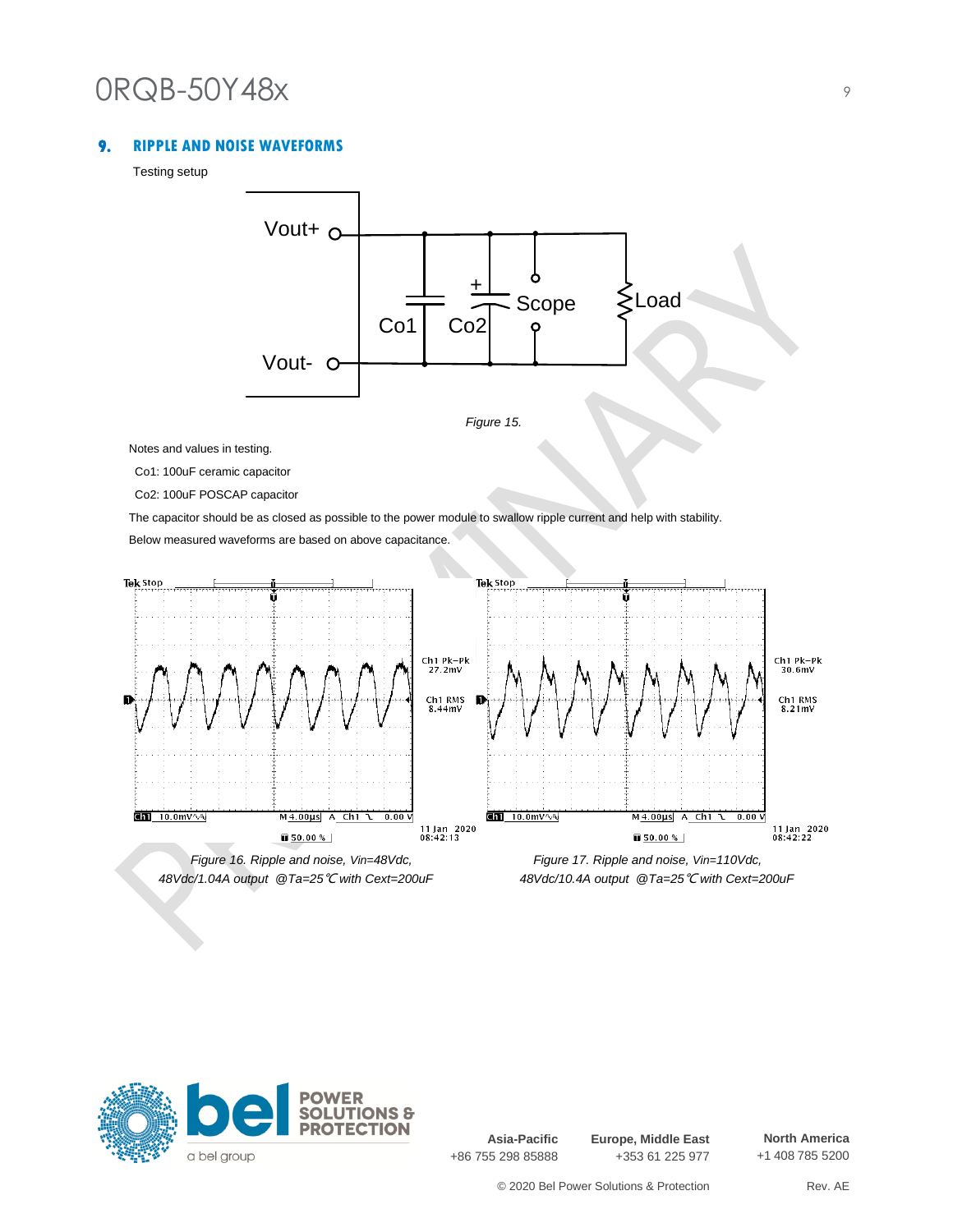

#### **10. TRANSIENT RESPONSE WAVEFORMS**

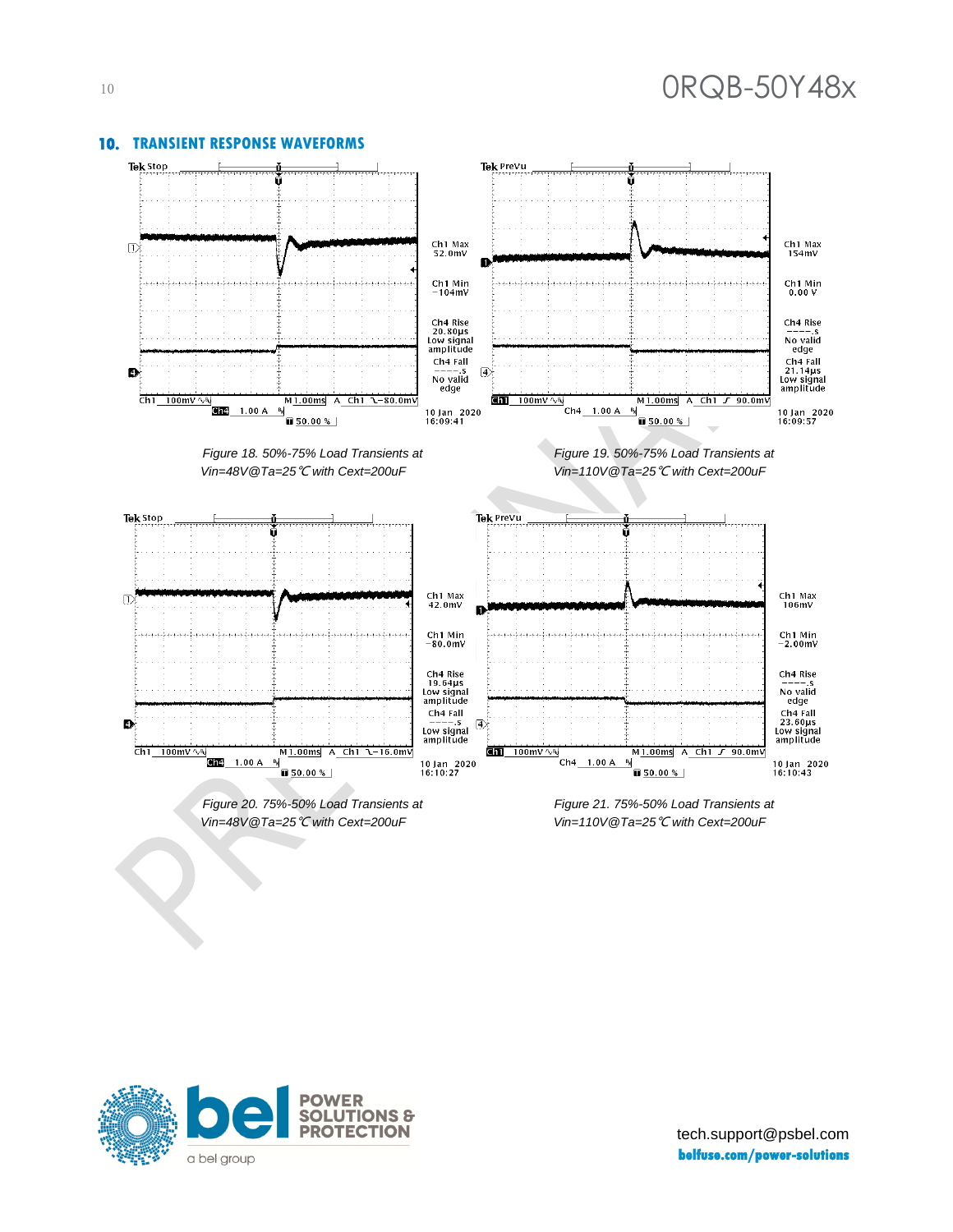### **11. STARTUP & SHUTDOWN**





**Asia-Pacific** +86 755 298 85888 **Europe, Middle East** +353 61 225 977

**North America** +1 408 785 5200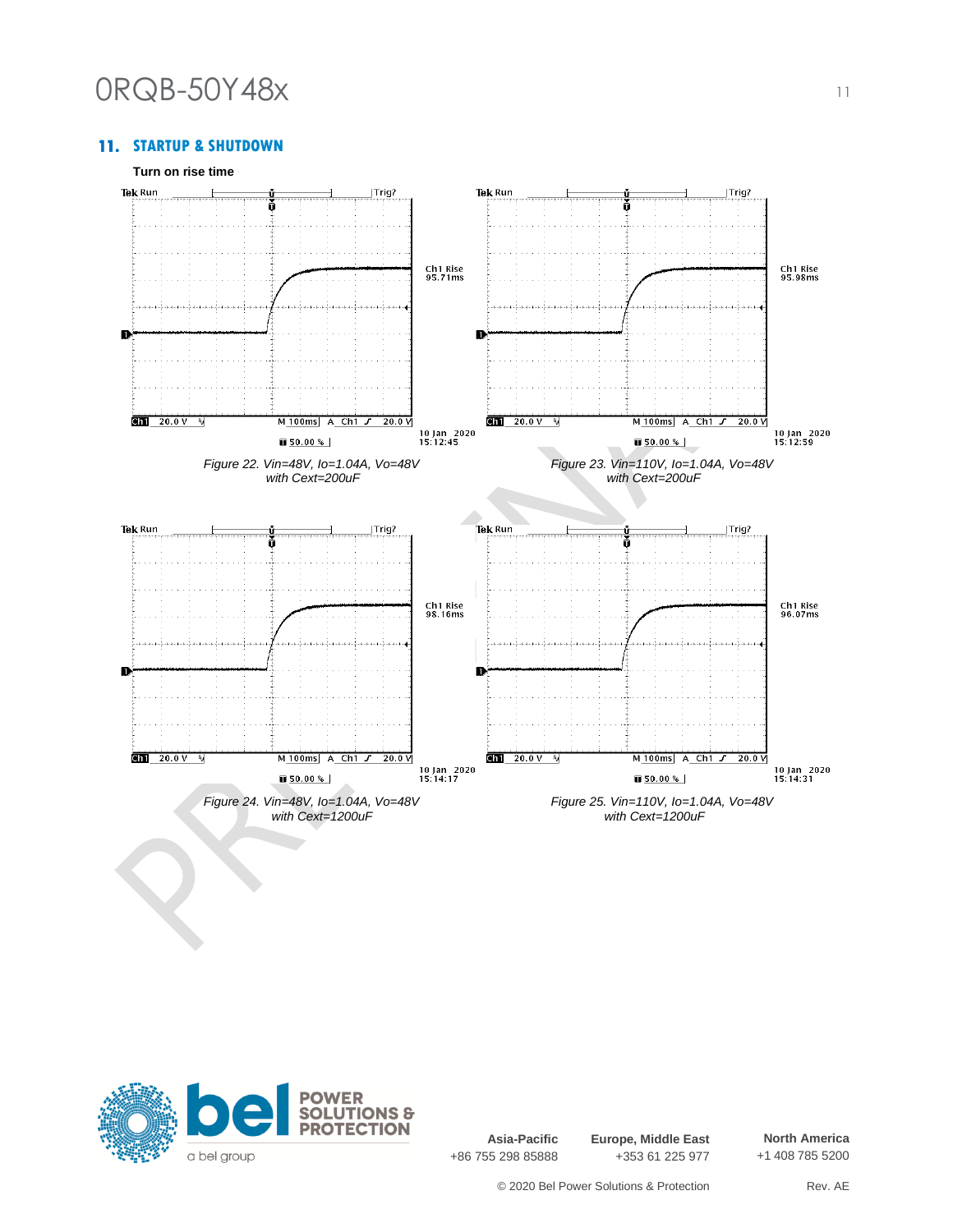

#### **STARTUP & SHUTDOWN (CONTINUED)**

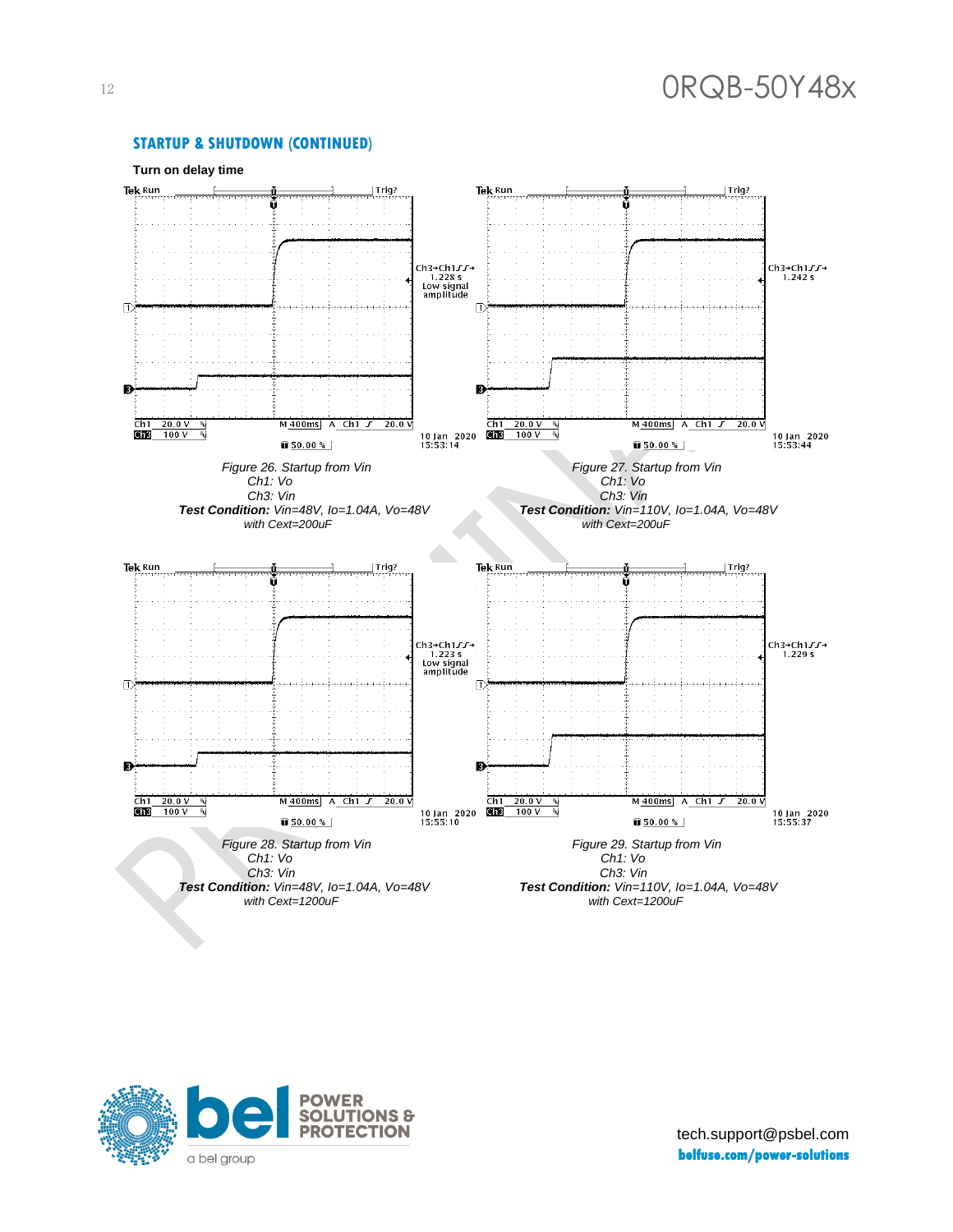



**Asia-Pacific** +86 755 298 85888 **Europe, Middle East** +353 61 225 977

**North America** +1 408 785 5200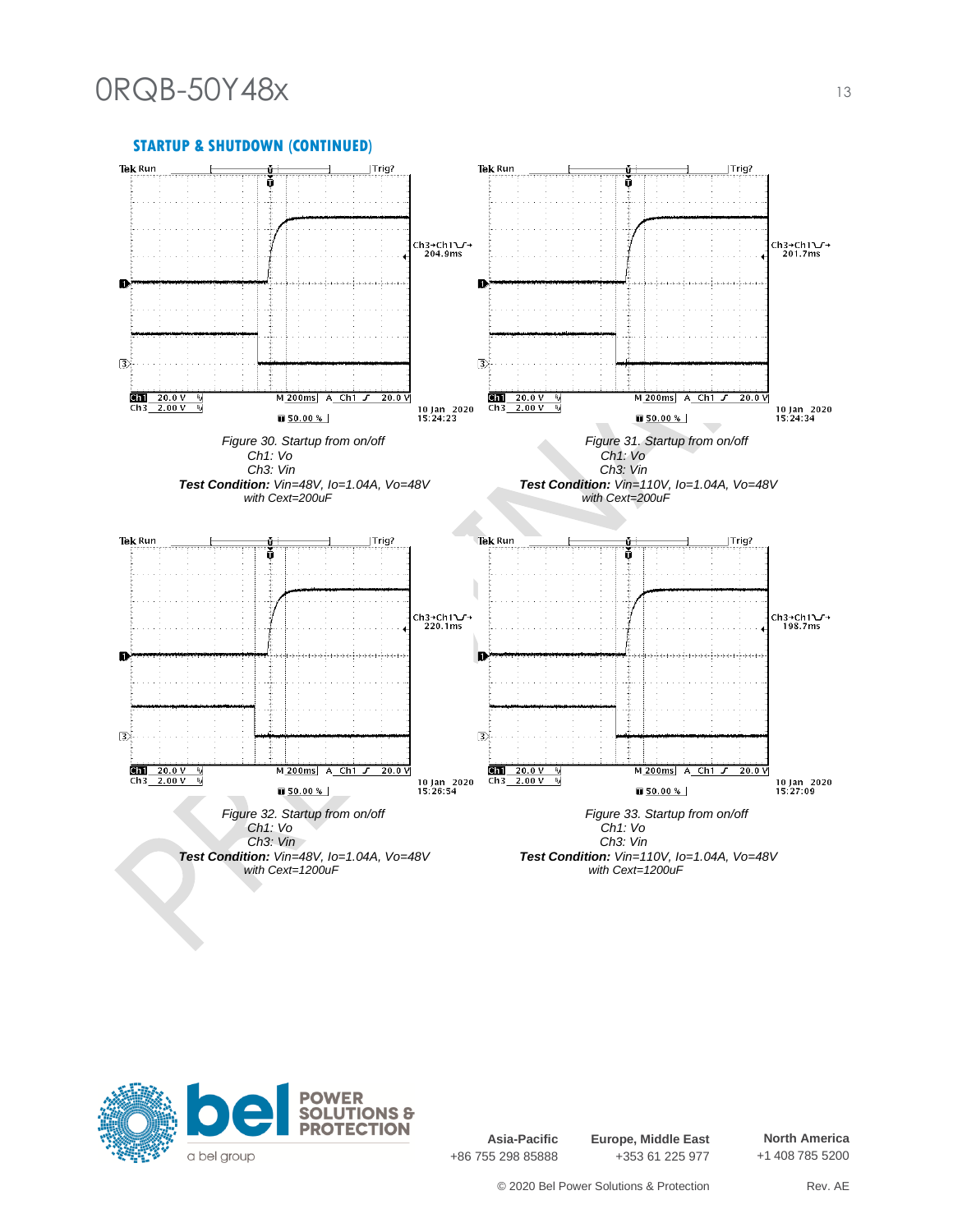### **STARTUP & SHUTDOWN (CONTINUED)**



**Test Condition:** 48Vdc input, 48Vdc/1.04A output and Ta=25 deg C, with 200µF capacitor at output



*Figure 36. Typical Shut down From Vin Figure 37. Typical Shut down From Venable*

**Test Condition:** 48Vdc input, 48Vdc/1.04A output and Ta=25 deg C, with 1200µF capacitor at output

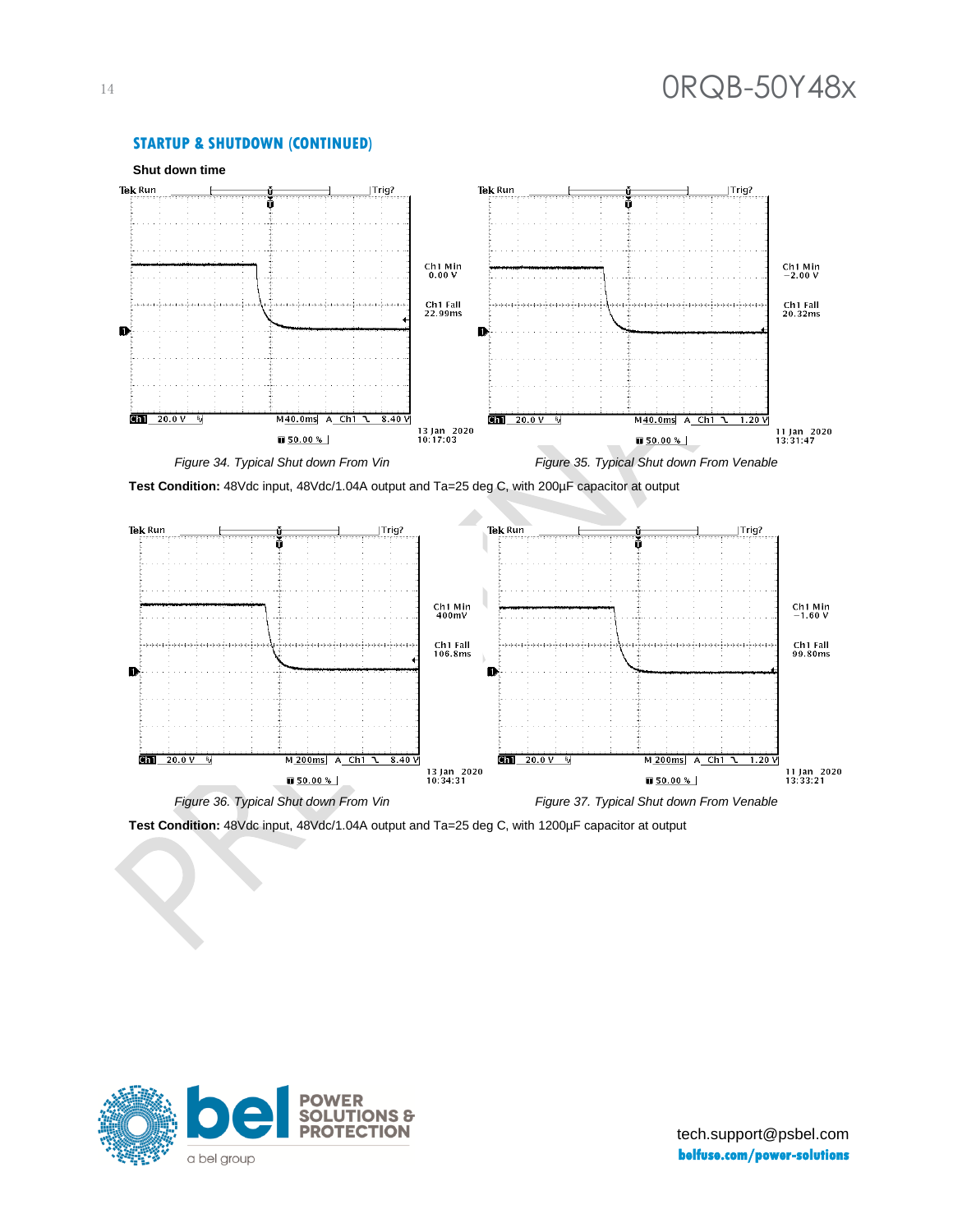

**Test Condition:** 110Vdc input, 48Vdc/1.04A output and Ta=25 deg C, with 200µF capacitor at output



**Test Condition:** 110Vdc input, 48Vdc/1.04A output and Ta=25 deg C, with 1200µF capacitor at output



**Asia-Pacific** +86 755 298 85888 **Europe, Middle East** +353 61 225 977

**North America** +1 408 785 5200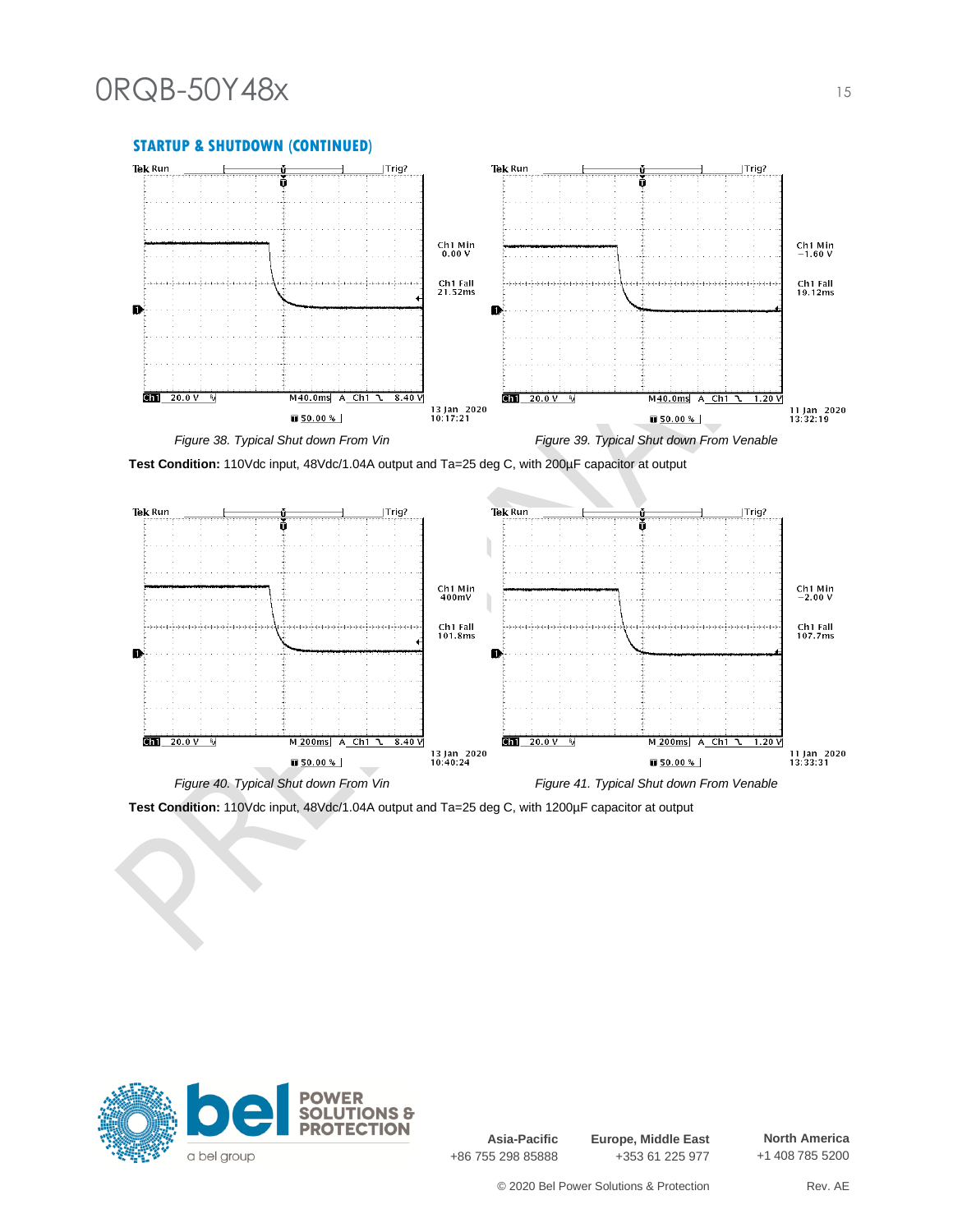#### **12. OVER CURRENT PROTECTION**

Hiccup: To provide protection in a fault output overload condition, the module is equipped with internal current-limiting circuitry and can endure current limiting for a few milliseconds. If the overcurrent condition persists beyond a few milliseconds, the module will shut down into hiccup mode and restart once every 1600mS. The module operates normally when the output current goes into specified range.



#### **13. INPUT UNDER-VOLTAGE LOCKOUT**



#### *Figure 43. Input under-voltage lockout*



*V2=13.5V*

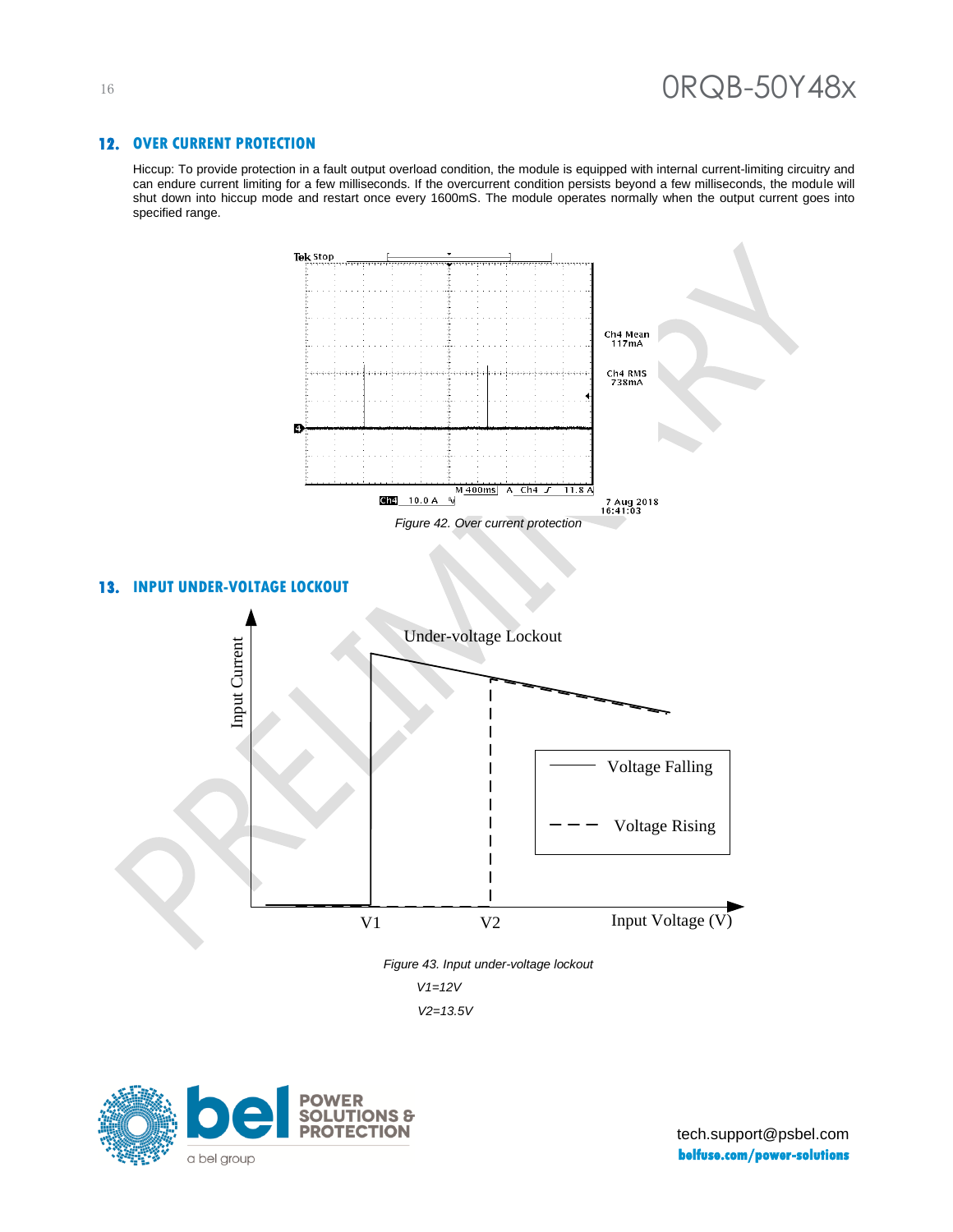### **14. THERMAL DERATING CURVE**

Test setup: Vin=24V,48V,110V, 0LFM, external HSK Dimension: 142mm\*110mm\*16mm





**Asia-Pacific** +86 755 298 85888 **Europe, Middle East** +353 61 225 977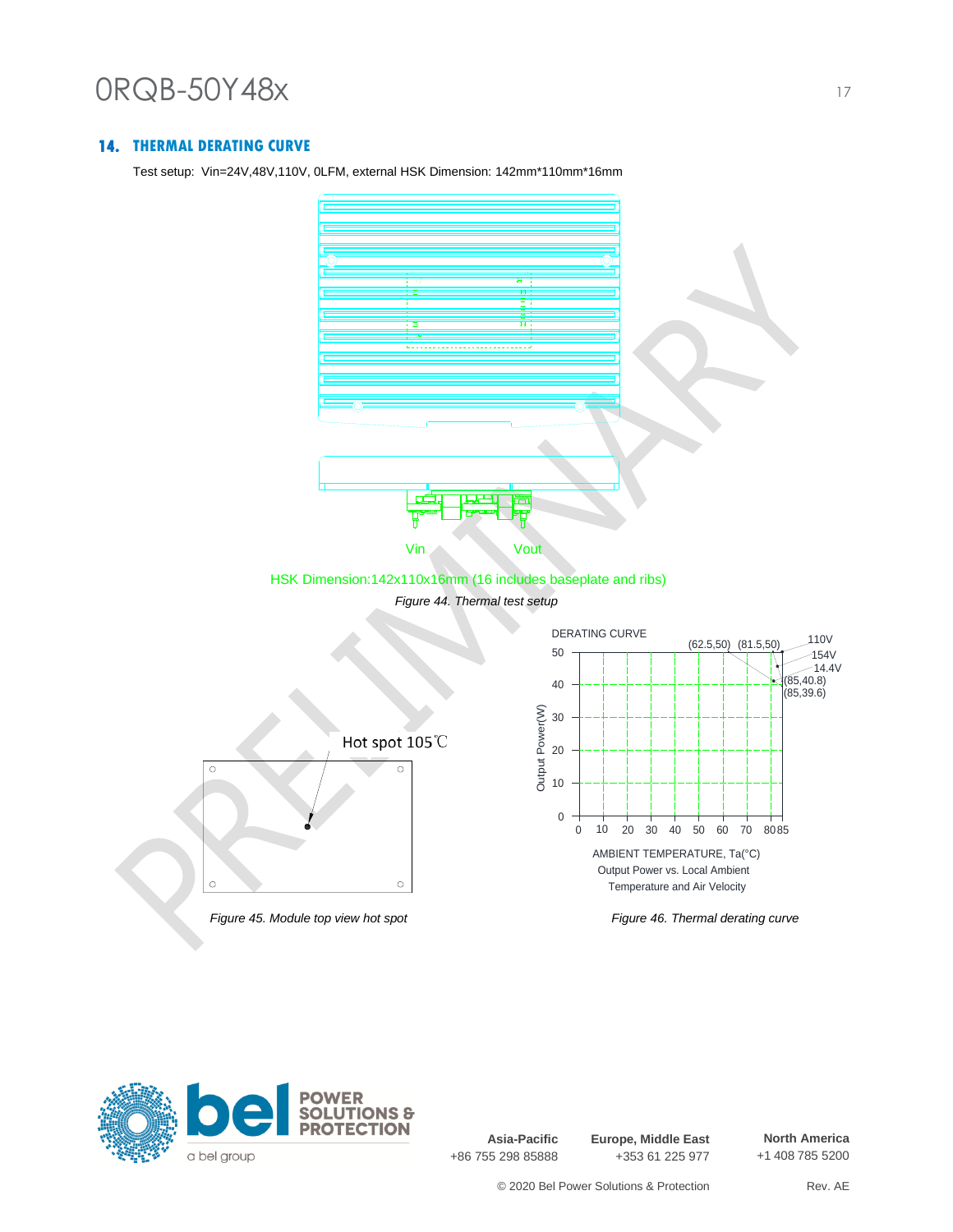#### **15. HOLD UP CAPACITOR**

Recommended external hold up circuit (Option 1)



*Figure 47. Recommended external hold up circuit-1*

**NOTE:** the rated power of the current-limiting resistor 180R is determined by the rise slope of the input voltage..

| <b>PARAMETER</b>  | <b>NOTES</b>                                                                                                             | <b>SYMBOL</b> | <b>MIN</b> | <b>TYP</b>               | <b>MAX</b>               | <b>UNITS</b> |
|-------------------|--------------------------------------------------------------------------------------------------------------------------|---------------|------------|--------------------------|--------------------------|--------------|
| Hold up capacitor | working voltage rating should be 200V.<br>Caution: This capacitor is necessary for both normal and hold up<br>operation. | C HOLD        |            | 470                      | $\overline{\phantom{0}}$ | uF           |
| Hold up voltage   | Normal operation                                                                                                         | V HOLD        | 40         | 80                       | 154                      | V            |
| Hold up time      | 14.4-154V input and all output range.                                                                                    | T HOLD        | 12         | $\overline{\phantom{0}}$ | $\overline{\phantom{a}}$ | ms           |

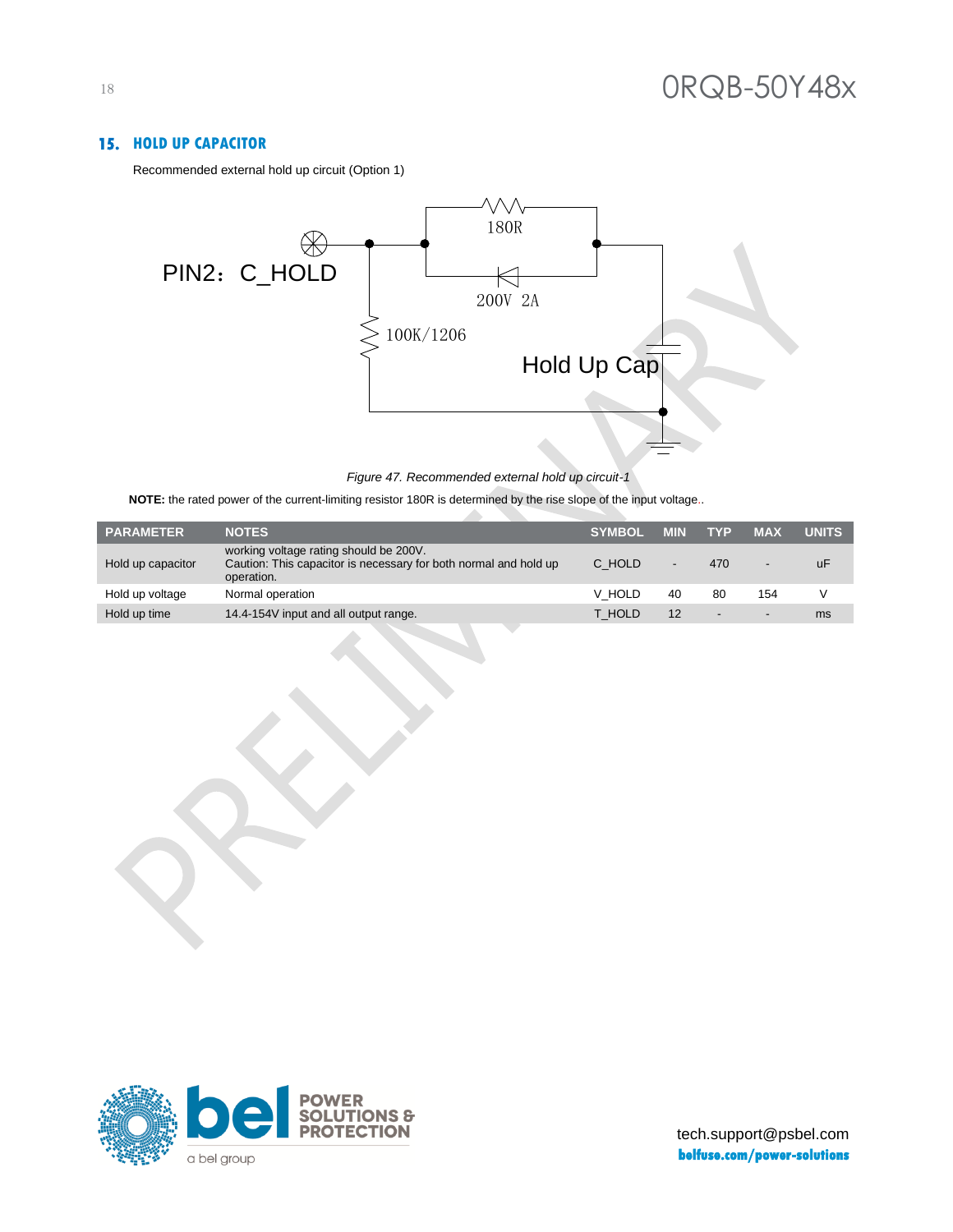### **HOLD UP CAPACITOR (CONTINUED)**

Recommended external hold up circuit (Option 2)



*Figure 48.* Recommended external hold up circuit-2

**NOTE:** the rated power of the current-limiting resistor 180R is determined by the rise slope of the input voltage.

| <b>PARAMETER</b>  | <b>NOTES</b>                                                                                                             | <b>SYMBOL</b> | <b>MIN</b> | <b>TYP</b>               | <b>MAX</b>               | <b>UNITS</b> |
|-------------------|--------------------------------------------------------------------------------------------------------------------------|---------------|------------|--------------------------|--------------------------|--------------|
| Hold up capacitor | working voltage rating should be 100V.<br>Caution: This capacitor is necessary for both normal and hold up<br>operation. | C HOLD        |            | 470                      | $\overline{\phantom{0}}$ | uF           |
| Hold up voltage   | Normal operation                                                                                                         | V HOLD        | 40         | 80                       | 86                       | V            |
| Hold up time      | 14.4-154V input and all output range.                                                                                    | T HOLD        | 12         | $\overline{\phantom{0}}$ | $\overline{\phantom{0}}$ | ms           |



**Asia-Pacific** +86 755 298 85888 **Europe, Middle East** +353 61 225 977

**North America** +1 408 785 5200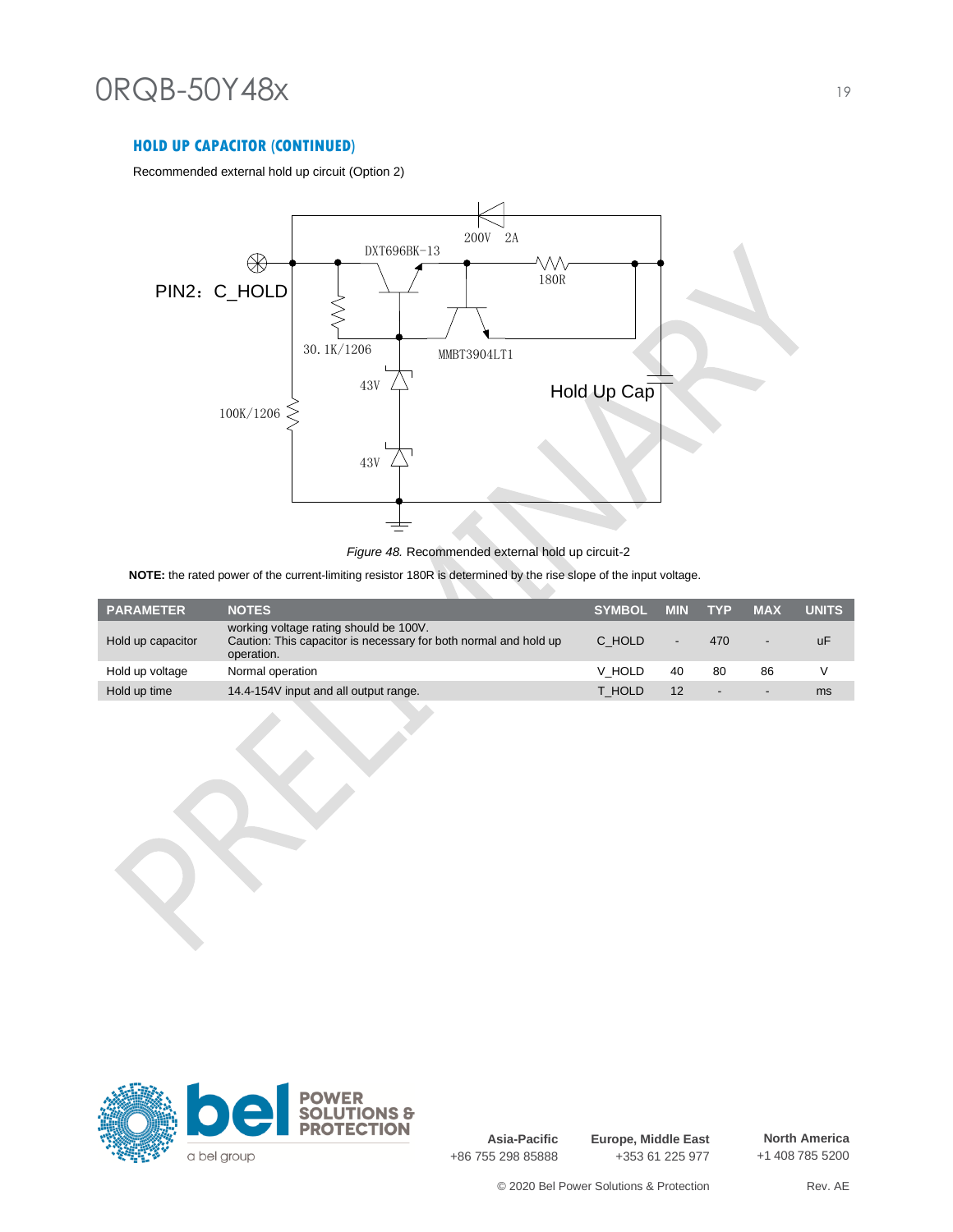### **16. SAFETY & EMC**

#### **Safety:**

| 1. Material flammability UL94V-0 |                      |
|----------------------------------|----------------------|
| 2. Nemko certification           | EN 62368-1 (TBC)     |
| 3. CSA certification             | CSA/UL 62368-1 (TBC) |
| 4. CB certification              | IEC/EN 62368-1 (TBC) |

#### **EMC**

1. Conductive EMI: EN55032 class A

Compliance to EN55032 class A (both peak and average) with the following inductive and capacitive filter

#### **Setup:**



| <b>Figure 49.</b> |  |
|-------------------|--|
|-------------------|--|

| <b>ITEM</b>    | <b>DESIGNATOR</b> | <b>PARAMETER</b>             | <b>VENDOR</b> | <b>VENDOR P/N</b> |
|----------------|-------------------|------------------------------|---------------|-------------------|
|                | T1A               | 1.85mH Common mode Choke     |               |                   |
| 2              | CX <sub>1</sub>   | CAP X2 1.377uF+/-20% 310VAC  |               |                   |
| 3              | CY11              | CAP Y2 4700PF+/-20% 250VAC   |               |                   |
| $\overline{4}$ | CY <sub>12</sub>  | CAP Y2 4700PF+/-20% 250VAC   |               |                   |
| 5              | T <sub>2</sub> A  | 12uH Differential Mode Choke |               |                   |
| 6              | C <sub>X3</sub>   | CAP X2 1uF +/-20% 310VAC     |               |                   |
|                |                   |                              |               |                   |

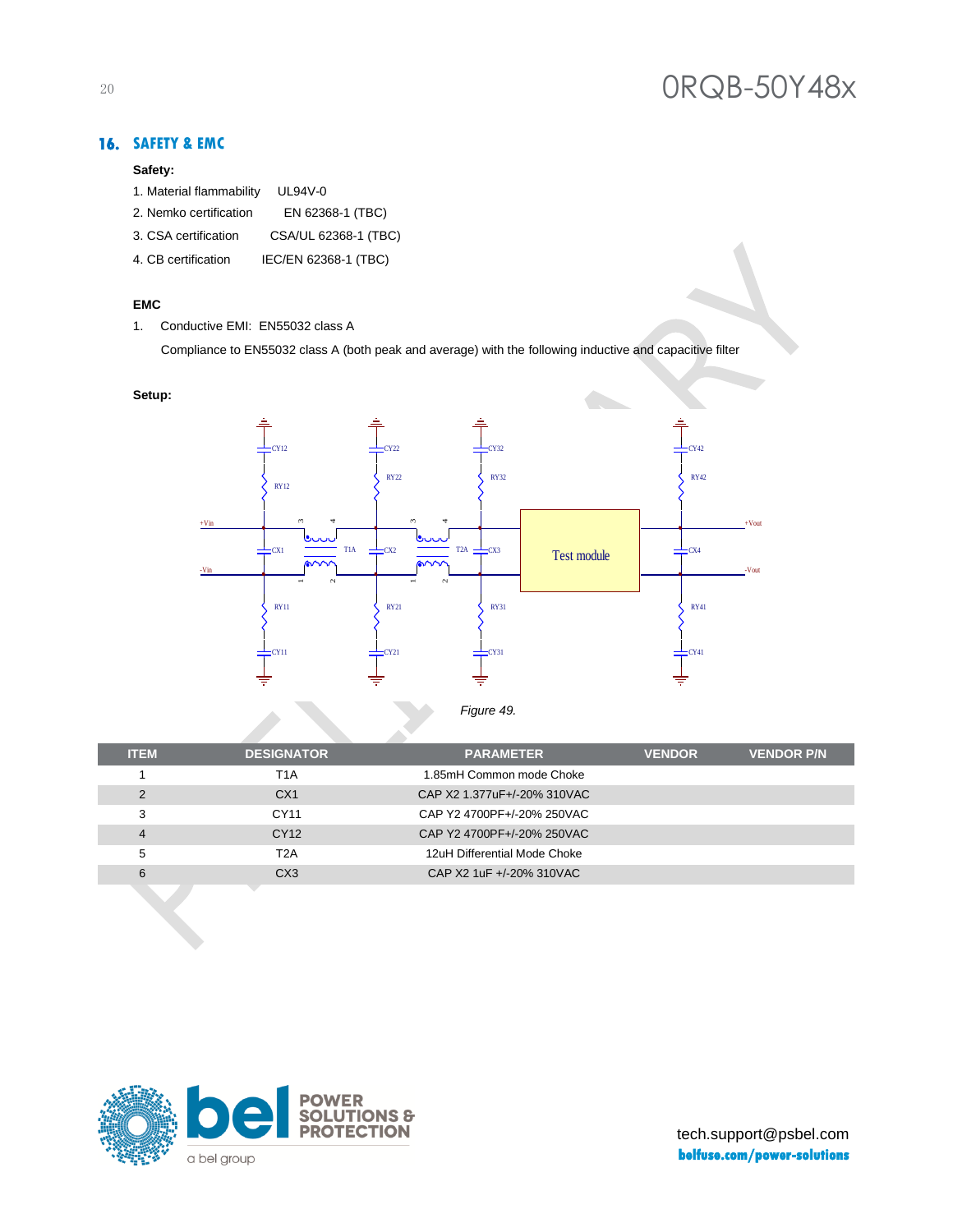### **SAFETY & EMC (CONTINUED)**

**Positive:**

**Negative:**

TBC

*Figure 50.*

TBC

*Figure 51.*



**Asia-Pacific** +86 755 298 85888 **Europe, Middle East** +353 61 225 977

**North America** +1 408 785 5200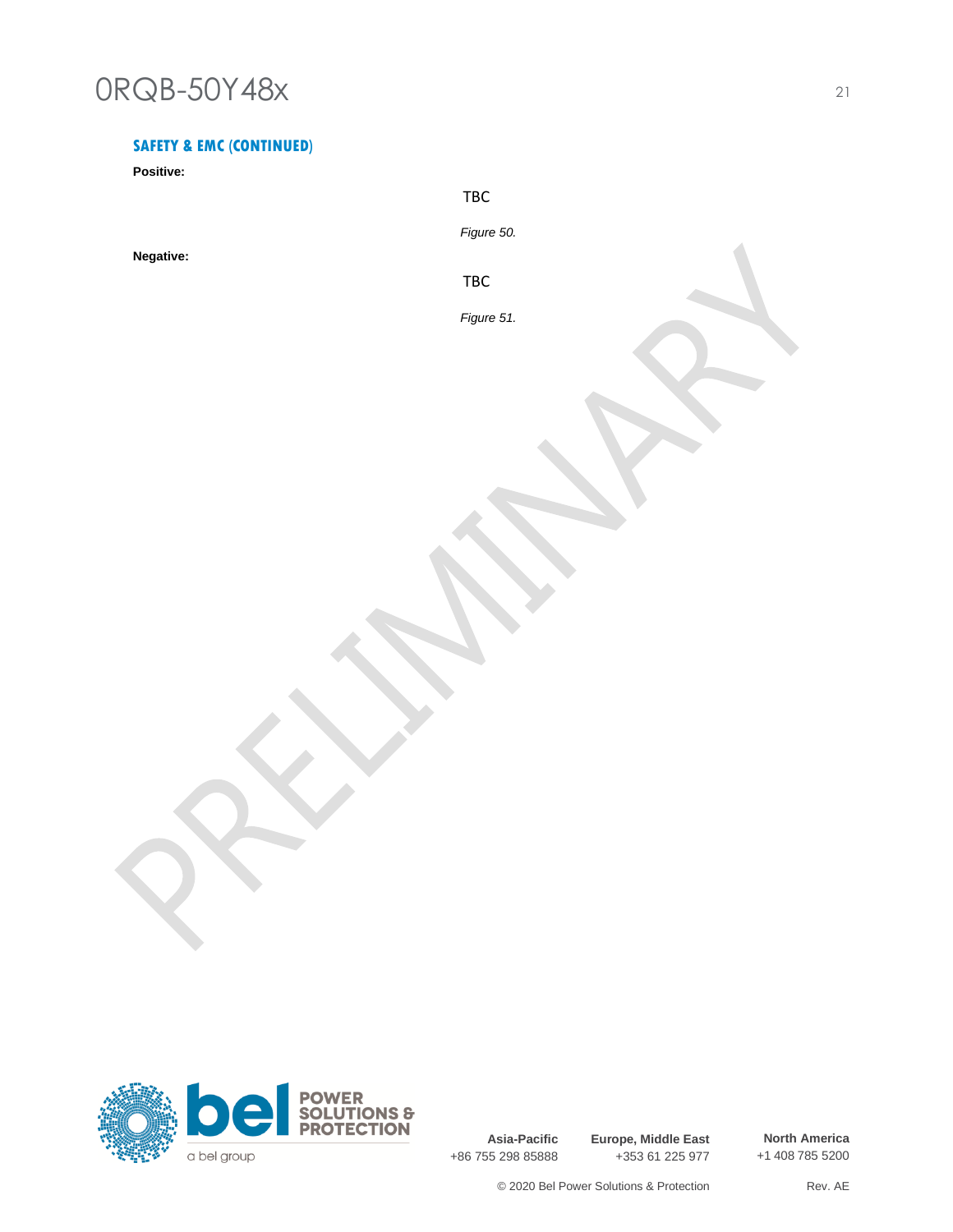### **17. MECHANICAL DIMENSIONS**



#### **OUTLINE**



**Note:** This module is recommended and compatible with Pb-Free Wave Soldering and must be soldered using a peak solder temperature of no more than 260 ºC for less than 5 seconds.

All Pins: Material – Copper Alloy; Finish – Tin plated.

**Note:**

- 1) Undimensioned components are shown for visual reference only.
- 2) All dimensions in inches; Tolerances: x.xx +/-0.02 in [0.51 mm]. x.xxx +/-0.010 in [0.25 mm]. Unless otherwise stated.<br>3) In pin definition, "NA" means no pin is assembled, the corresponding function is not available.
- 

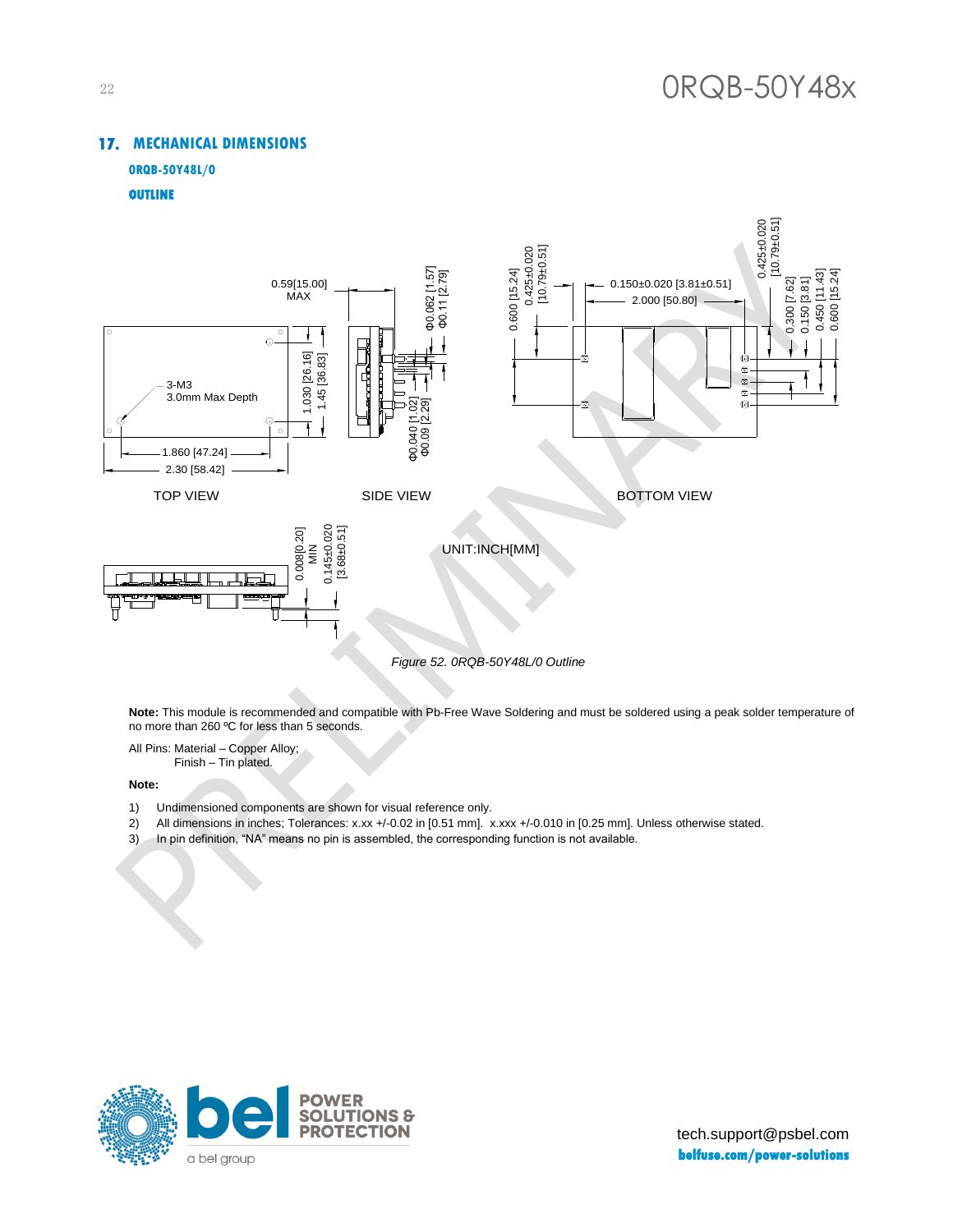### **MECHANICAL DIMENSIONS(CONTINUED)**

### **PIN DEFINITIONS**

**RECOMMENDED PAD LAYOUT** 



### BOTTOM VIEW

#### *Figure 53. 0RQB-50Y48L/0 Pins*

| <b>PIN</b> | <b>FUNCTION</b> | <b>PIN</b> | <b>FUNCTION</b> |
|------------|-----------------|------------|-----------------|
|            | Vin $(+)$       | G          | Vin $(-)$       |
| $\sim$     | C_HOLD          | 6          | Vout $(-)$      |
| ◠<br>J     | ON/OFF          |            | Vout $(+)$      |
|            | V_AUX(5V)       |            |                 |



*Figure 54. 0RQB-50Y48L/0 Recommended pad layout-1 Figure 55. 0RQB-50Y48L/0 Recommended pad layout-2*



**Asia-Pacific** +86 755 298 85888 **Europe, Middle East** +353 61 225 977

**North America** +1 408 785 5200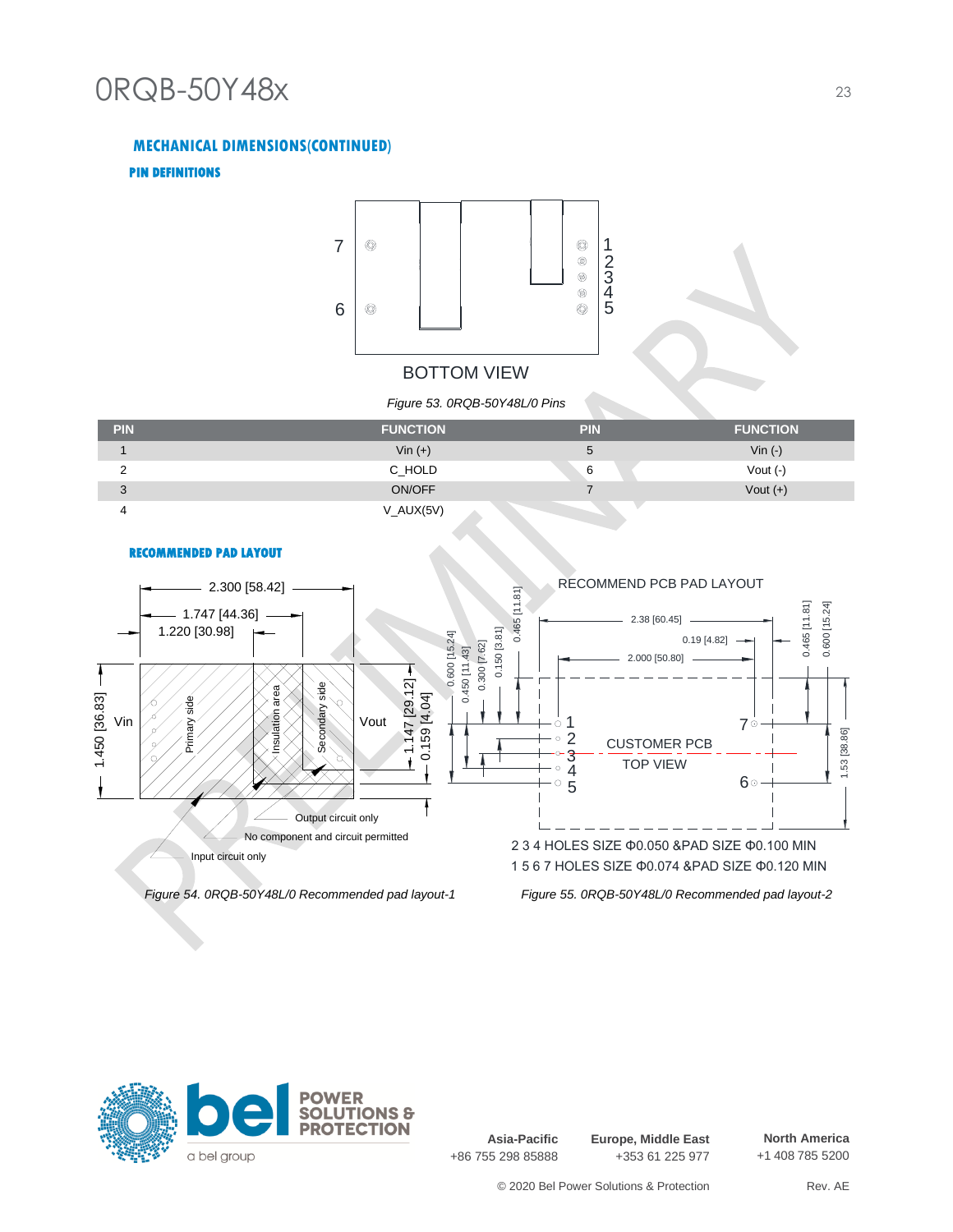#### **MECHANICAL DIMENSIONS (CONTINUED)**

#### **0RQB-50Y48E/F**

#### **OUTLINE**





**Note:** This module is recommended and compatible with Pb-Free Wave Soldering and must be soldered using a peak solder temperature of no more than 260 ºC for less than 5 seconds.

All Pins: Material – Copper Alloy; Finish – Tin plated.

#### **Note:**

- 1) Undimensioned components are shown for visual reference only.<br>2) All dimensions in inches; Tolerances: x.xx +/-0.02 in [0.51 mm]. x
- 2) All dimensions in inches; Tolerances: x.xx +/-0.02 in [0.51 mm]. x.xxx +/-0.010 in [0.25 mm]. Unless otherwise stated.<br>3) In pin definition, "NA" means no pin is assembled, the corresponding function is not available.
- In pin definition, "NA" means no pin is assembled, the corresponding function is not available.

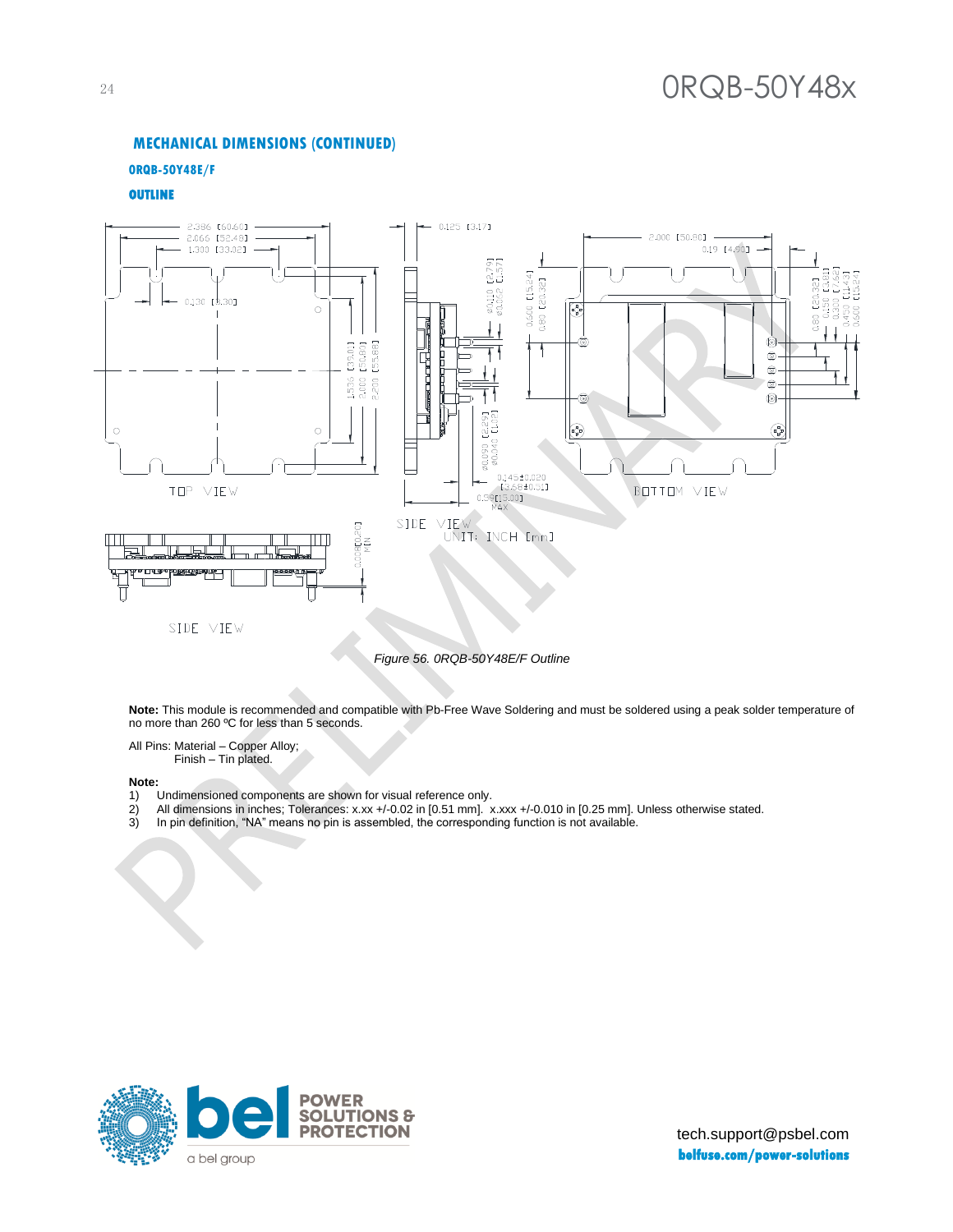### **MECHANICAL DIMENSIONS (CONTINUED)**

### **PIN DEFINITIONS**



*Figure 57. 0RQB-50Y48E/F Pins*

| <b>PIN</b> | <b>FUNCTION</b> | <b>PIN</b> | <b>FUNCTION</b> |
|------------|-----------------|------------|-----------------|
|            | Vin $(+)$       | b          | Vin $(-)$       |
|            | C_HOLD          | 6          | Vout $(-)$      |
|            | ON/OFF          |            | Vout $(+)$      |
|            | V_AUX(5V)       |            |                 |



*Figure 58. 0RQB-50Y48E/F Recommended pad layout-1 Figure 59. 0RQB-50Y48E/F Recommended pad layout-2*





**Asia-Pacific** +86 755 298 85888 **Europe, Middle East** +353 61 225 977

**North America** +1 408 785 5200